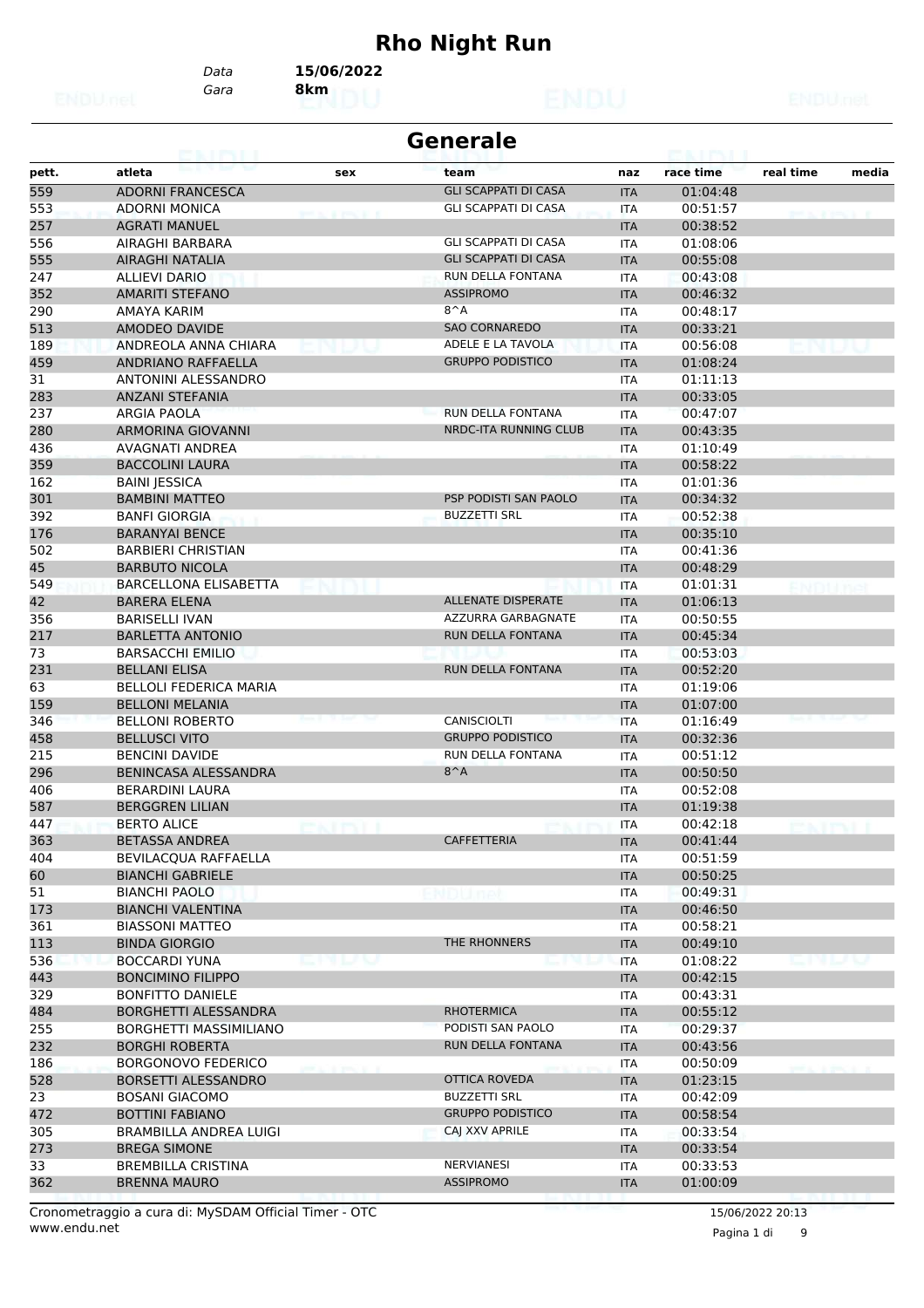| pett.      | atleta                                           | sex           | team                                      | naz                      | race time            | real time | media |
|------------|--------------------------------------------------|---------------|-------------------------------------------|--------------------------|----------------------|-----------|-------|
| 460        | <b>BRIOSCHI MASSIMO</b>                          |               | <b>GRUPPO PODISTICO</b>                   | <b>ITA</b>               | 00:33:13             |           |       |
| 334        | <b>BROGNOLI EMILIANA</b>                         |               |                                           | <b>ITA</b>               | 00:44:43             |           |       |
| 558        | <b>BRUNI BARBARA</b>                             |               | <b>GLI SCAPPATI DI CASA</b>               | <b>ITA</b>               | 00:51:58             |           |       |
| 101        | <b>BURDO GIULIANA</b>                            |               | THE RHONNERS                              | <b>ITA</b>               | 00:51:14             |           |       |
| 144        | <b>CABRINI FRANCO</b>                            |               |                                           | <b>ITA</b>               | 00:54:13             |           |       |
| 275        | <b>CACCAVALE ANTONIO</b>                         |               |                                           | <b>ITA</b>               | 00:47:10             |           |       |
| 168        | <b>CAIRATI LUCA</b>                              |               |                                           | <b>ITA</b>               | 00:37:44             |           |       |
| 123        | CALATINO POMPILIO                                |               |                                           | <b>ITA</b>               | 00:35:25             |           |       |
| 433        | <b>CALVI MARCO</b>                               |               |                                           | <b>ITA</b>               | 00:40:38             |           |       |
| 262        | <b>CAMAGNI DAVIDE</b>                            |               |                                           | <b>ITA</b>               | 00:36:41             |           |       |
| 261        | <b>CAMAGNI SIMONE</b>                            |               |                                           | <b>ITA</b>               | 00:36:39             |           |       |
| 425        | <b>CAMARCHIA ALESSANDRO</b>                      |               |                                           | <b>ITA</b>               | 00:40:43             |           |       |
| 426<br>234 | <b>CAMARCHIA RICCARDO</b><br>CAMINADA CARLO      |               | RUN DELLA FONTANA                         | <b>ITA</b><br><b>ITA</b> | 00:31:21<br>00:37:03 |           |       |
| 4          | <b>CAMMAROTO STEFANO</b>                         |               |                                           | <b>ITA</b>               | 00:39:56             |           |       |
| 351        | <b>CAMPOLI MARCO</b>                             |               | <b>ASSIPROMO</b>                          | <b>ITA</b>               | 00:46:43             |           |       |
| 69         | CANTARELLA DAIANA                                |               |                                           | <b>ITA</b>               | 00:42:08             |           |       |
| 412        | <b>CAPALBO GIULIANO</b>                          |               | PODISTI PER CASO                          | ITA                      | 00:51:40             |           |       |
| 292        | <b>CAPONEGRO MARIA</b>                           |               | $8^A$                                     | <b>ITA</b>               | 00:50:49             |           |       |
|            | <b>ROSARIA</b>                                   |               |                                           |                          |                      |           |       |
| 112        | CARERA VALENTINA                                 |               | THE RHONNERS                              | <b>ITA</b>               | 01:09:37             |           |       |
| 364        | <b>CARUSO ALESSANDRO</b>                         |               | <b>CAFFETTERIA</b>                        | <b>ITA</b>               | 00:43:24             |           |       |
| 270        | <b>CARUSO DONATELLA</b>                          |               |                                           | <b>ITA</b>               | 01:23:34             |           |       |
| 271        | <b>CARUSO SANDRA</b>                             |               |                                           | <b>ITA</b>               | 01:22:15             |           |       |
| 379        | <b>CASATI ALBERTO</b>                            |               |                                           | <b>ITA</b>               | 00:34:05             |           |       |
| 284        | <b>CASATI GIAMPAOLO</b>                          |               |                                           | <b>ITA</b>               | 00:41:57             |           |       |
| 218        | <b>CASATI GIAMPIERO</b>                          |               | RUN DELLA FONTANA                         | <b>ITA</b>               | 00:37:26             |           |       |
| 27         | <b>CASATI ROBERTO</b>                            |               | <b>NERVIANESI</b>                         | <b>ITA</b>               | 00:46:51             |           |       |
| 100        | <b>CASATI STEFANIA</b>                           |               | THE RHONNERS                              | ITA                      | 00:41:01             |           |       |
| 517        | <b>CASAZZA CLAUDIO</b>                           |               | <b>SAO CORNAREDO</b><br><b>RHOTERMICA</b> | <b>ITA</b>               | 00:30:40             |           |       |
| 485<br>354 | <b>CASIERI LUANA</b><br><b>CASSOLI LIVIO</b>     |               |                                           | <b>ITA</b><br><b>ITA</b> | 01:04:06<br>00:45:42 |           |       |
| 311        | CASTELLENGHI ANDREA                              |               | #NON SOLO ANDREA'S                        | ITA                      | 00:42:45             |           |       |
|            | <b>ANTONIO</b>                                   |               |                                           |                          |                      |           |       |
| 253        | <b>CATANIA SABRINA</b>                           |               |                                           | <b>ITA</b>               | 01:23:20             |           |       |
| 233        | CATTANEO CLAUDIO                                 |               | RUN DELLA FONTANA                         | <b>ITA</b>               | 00:52:28             |           |       |
| 246        | <b>CATTANEO RICCARDO</b>                         |               | RUN DELLA FONTANA                         | <b>ITA</b>               | 00:40:37             |           |       |
| 277        | <b>CATUCCI ILARIA</b>                            |               |                                           | <b>ITA</b>               | 01:15:58             |           |       |
| 530        | <b>CAVALLATO CARMEN</b>                          |               | <b>OTTICA ROVEDA</b>                      | <b>ITA</b>               | 01:23:13             |           |       |
| 175        | <b>CECCATO ANTONELLA</b>                         |               |                                           | ITA                      | 01:16:06             |           |       |
| 580        | <b>CECCHETTI ELEONORA</b>                        |               |                                           | <b>ITA</b>               | 00:42:37             |           |       |
| 591        | <b>CECERE ANTONIO</b>                            |               |                                           | ITA                      | 00:42:44             |           |       |
| 125        | <b>CECERE NICCOLÓ</b>                            |               |                                           | <b>ITA</b>               | 00:41:06             |           |       |
| 375        | CERIANI VALENTINA                                | <b>EXTENT</b> | <b>TRYLOGY</b>                            | ITA                      | 00:39:42             |           |       |
| 289<br>85  | <b>CERRI LAURA</b>                               |               | $8^A$<br>THE RHONNERS                     | <b>ITA</b>               | 00:51:12<br>00:40:34 |           |       |
| 589        | <b>CERRONI CHIARA</b><br><b>CESCHIAT MICAELA</b> |               |                                           | ITA<br><b>ITA</b>        | 00:36:07             |           |       |
| 576        | CHIFFI ALESSANDRO                                |               |                                           | <b>ITA</b>               | 00:44:48             |           |       |
| 427        | <b>CILIA MATTEO</b>                              |               | NDUnet                                    | <b>ITA</b>               | 00:44:13             |           |       |
| 222        | <b>CIPOLLINI ROBERTO</b>                         |               | RUN DELLA FONTANA                         | <b>ITA</b>               | 00:39:35             |           |       |
| 398        | <b>CIRACO SAMANTA</b>                            |               |                                           | <b>ITA</b>               | 01:07:50             |           |       |
| 522        | <b>CIRILLO MICHELE</b>                           |               | SAO CORNAREDO                             | <b>ITA</b>               | 00:31:35             |           |       |
| 411        | <b>CISLAGHI MARGHERITA</b>                       |               | RUN DELLA FONTANA                         | <b>ITA</b>               | 00:53:50             |           |       |
| 403        | CISLAGHI SARA                                    |               |                                           | ITA                      | 00:37:06             |           |       |
| 249        | <b>CISLAGHI STEFANO</b>                          |               | RUN DELLA FONTANA                         | <b>ITA</b>               | 00:39:11             |           |       |
| 248        | <b>CISLAGHI STELLA</b>                           |               | RUN DELLA FONTANA                         | ITA                      | 00:43:56             |           |       |
| 491        | <b>CLERICI FABIO</b>                             |               |                                           | <b>ITA</b>               | 00:48:40             |           |       |
| 345        | CLISSA PASQUALINO                                |               | CANI SCIOLTI                              | <b>ITA</b>               | 00:43:07             |           |       |
| 291        | <b>CODARI SARA</b>                               |               | $8^A$                                     | <b>ITA</b>               | 00:50:49             |           |       |
| 463        | COGNATA CARMELO                                  |               | <b>GRUPPO PODISTICO</b>                   | ITA                      | 01:00:10             |           |       |
| 198        | <b>COLANTONI FEDERICA</b>                        |               |                                           | <b>ITA</b>               | 01:07:22             |           |       |
| 418        | <b>COLNAGHI FABRIZIO</b>                         |               |                                           | <b>ITA</b>               | 01:15:48             |           |       |
| 531        | <b>COLNAGO GIULIA</b>                            |               | OTTICA ROVEDA                             | <b>ITA</b>               | 01:23:12             |           |       |
| 524        | <b>COLOMBINI GABRIEL</b>                         |               |                                           | <b>ITA</b>               | 00:36:34             |           |       |
| 525        | <b>COLOMBINI SILVANO</b>                         |               | <b>SAO CORNAREDO</b>                      | <b>ITA</b>               | 00:36:53             |           |       |
|            |                                                  |               |                                           |                          |                      |           |       |

www.endu.net Cronometraggio a cura di: MySDAM Official Timer - OTC 15/06/2022 20:13

Pagina 2 di 9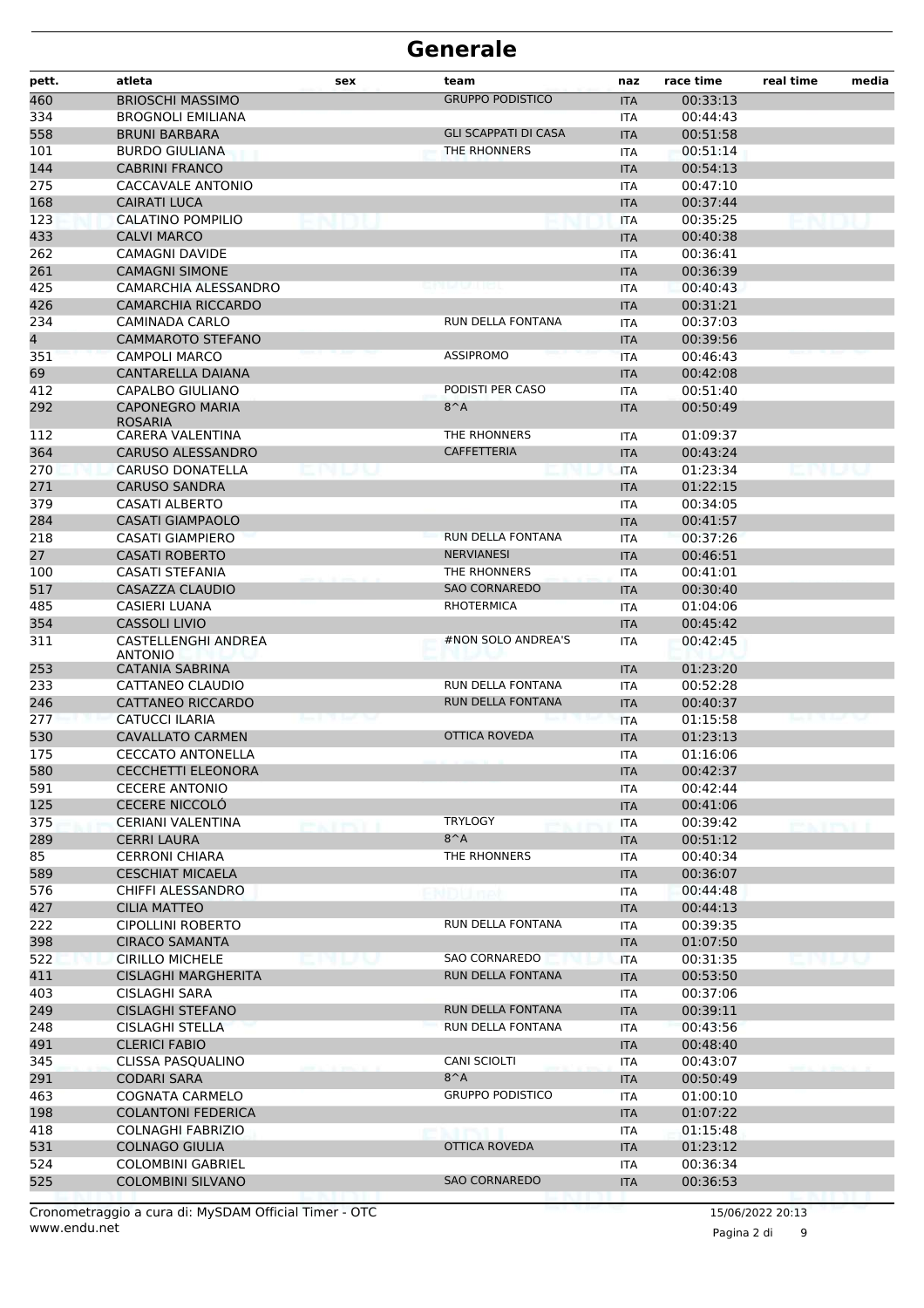| pett.          | atleta                                              | sex | team                            | naz               | race time            | real time | media |
|----------------|-----------------------------------------------------|-----|---------------------------------|-------------------|----------------------|-----------|-------|
| 512            | <b>COLOMBO BEATRICE</b>                             |     |                                 | <b>ITA</b>        | 00:55:08             |           |       |
| 34             | <b>COLOMBO MARCO</b>                                |     | <b>NERVIANESI</b>               | <b>ITA</b>        | 00:31:33             |           |       |
| 39             | <b>COLOMBO MARINA</b>                               |     | <b>ALLENATE DISPERATE</b>       | <b>ITA</b>        | 01:10:54             |           |       |
| 372            | <b>COLOMBO SONIA</b>                                |     |                                 | ITA               | 00:39:40             |           |       |
| 414            | <b>COMIZZOLI DENISE</b>                             |     | PODISTI PER CASO                | <b>ITA</b>        | 00:51:28             |           |       |
| 464            | <b>CORAPI FRANCESCO</b>                             |     | <b>GRUPPO PODISTICO</b>         | <b>ITA</b>        | 00:37:51             |           |       |
| 7 <sup>7</sup> | <b>CORBELLINO ANDREA</b>                            |     |                                 | <b>ITA</b>        | 00:44:55             |           |       |
| 451            | <b>CORNALI LORENZO</b>                              |     |                                 | <b>ITA</b>        | 00:42:14             |           |       |
| 509            | <b>COSCO EMANUELA</b>                               |     |                                 | <b>ITA</b>        | 00:38:29             |           |       |
| 492            | <b>COSTA ALESSIA</b>                                |     |                                 | ITA               | 00:48:24             |           |       |
| 357            | <b>COSTANTIN MORENA</b>                             |     |                                 | <b>ITA</b>        | 00:49:27             |           |       |
| 163            | <b>COVA MARINELLA</b>                               |     |                                 | ITA               | 00:59:01             |           |       |
| 450            | <b>COZZI ELENA</b>                                  |     |                                 | <b>ITA</b>        | 00:48:08             |           |       |
| 286            | <b>COZZI FEDERICA</b>                               |     |                                 | <b>ITA</b>        | 00:29:52             |           |       |
| 285            | <b>CRIPPA CRISTINA</b>                              |     |                                 | <b>ITA</b>        | 01:16:22             |           |       |
| 59             | <b>CRISCI GIUSEPPE</b>                              |     |                                 | ITA               | 00:40:41             |           |       |
| 419            | <b>CUSATO GIANFRANCO</b>                            |     |                                 | <b>ITA</b>        | 00:48:54             |           |       |
| 332            | D'ADDA PIERANGELA                                   |     |                                 | ITA               | 00:50:32             |           |       |
| 540            | D'ALOIA SERENA MARIA                                |     | <b>EXTRAMILE</b>                | <b>ITA</b>        | 00:59:07             |           |       |
| 229            | D'ANTONI EMILIANO                                   |     | RUN DELLA FONTANA               | <b>ITA</b>        | 00:45:34             |           |       |
| 58             | DARIO SONIA MARIA                                   |     |                                 | <b>ITA</b>        | 01:15:48             |           |       |
| 395            | DE ANGELIS SARA                                     |     | ALLENATE DISPERATE              | <b>ITA</b>        | 01:21:03             |           |       |
| 428            | DE GRANDI RENZO PAOLO                               |     | <b>ATLETICA CINISELLO</b>       | <b>ITA</b>        | 00:29:45             |           |       |
| 317            | DE LAURI LAURA                                      |     |                                 | ITA               | 00:48:38             |           |       |
| 93             | DE LEONARDIS FRANCESCA                              |     | THE RHONNERS                    | <b>ITA</b>        | 00:45:33             |           |       |
| 79             | DE MELIS FABRIZIO                                   |     | THE RHONNERS                    | <b>ITA</b>        | 00:56:21             |           |       |
| 104            | DE PAOLI MAURO                                      |     | THE RHONNERS                    | <b>ITA</b>        | 00:38:22             |           |       |
| 259            | DE QUATTRO PALMA                                    |     |                                 | <b>ITA</b>        | 01:22:13             |           |       |
| 25             | <b>DEL ROSSO DANIELA</b>                            |     | <b>LUCRY</b>                    | <b>ITA</b>        | 01:03:58             |           |       |
| 321            | <b>DELFRATE LUCIA</b>                               |     | NERVIANESE ATLETICA             | <b>ITA</b>        | 00:51:30             |           |       |
| 597            | DELL'ACQUA STEFANO                                  |     |                                 | <b>ITA</b>        | 01:23:55             |           |       |
| 339            | <b>DEODATO GIANLUCA</b><br>DI BENEDETTO MONICA      |     |                                 | <b>ITA</b>        | 00:29:34             |           |       |
| 592<br>127     | DI BLASI DAVIDE                                     |     |                                 | <b>ITA</b>        | 00:42:44<br>00:43:22 |           |       |
| 478            | DI ROCCO ADOLFO                                     |     | S.S. LAZIO ATLETICA LEGGERA ITA | <b>ITA</b>        | 00:52:01             |           |       |
|                | <b>VIRGINIO</b>                                     |     |                                 |                   |                      |           |       |
| 230            | DI TOMA LUCIA                                       |     | RUN DELLA FONTANA               | ITA               | 00:40:38             |           |       |
| 564            | DILAURO MANUEL MATTEO                               |     |                                 | <b>ITA</b>        | 00:28:42             |           |       |
| 274            | DITO ARMANDO                                        |     |                                 | <b>ITA</b>        | 00:41:21             |           |       |
| 114            | <b>DOMINICI VERONICA</b>                            |     | THE RHONNERS                    | <b>ITA</b>        | 01:09:38             |           |       |
| 586            | DOUAL THMANE                                        |     | emuv                            | ITA               | 00:34:32             |           |       |
| 8              | <b>DRAGO GABRIELE</b>                               |     |                                 | <b>ITA</b>        | 00:48:40             |           |       |
| 442            | <b>FALCETTA ROSANNA</b>                             |     | ASSIPORMO                       | <b>ITA</b>        | 01:02:09             |           |       |
| 120            | <b>FAVINO TITO MARCO</b>                            |     | <b>ASD TRAIN SMART</b>          | <b>ITA</b>        | 00:37:27             |           |       |
| 276            | <b>FAZIO EMANUELA</b>                               |     |                                 | <b>ITA</b>        | 00:48:10             |           |       |
| 236            | <b>FENAROLI PAOLO</b>                               |     | RUN DELLA FONTANA               | <b>ITA</b>        | 00:44:46             |           |       |
| 148            | FERRARI DORIANA                                     |     |                                 | ITA               | 00:50:56             |           |       |
| 520            | <b>FERRARIO GABRIELE</b>                            |     | <b>SAO CORNAREDO</b>            | <b>ITA</b>        | 00:32:10             |           |       |
| 183            | <b>FERRARIO MARCO</b>                               |     | CAFFETTERIA                     | ITA               | 00:58:16             |           |       |
| 470            | <b>FERRIGOLO MORENO</b>                             |     | <b>GRUPPO PODISTICO</b>         | <b>ITA</b>        | 00:36:24             |           |       |
| 498            | <b>FERRO MARCO</b>                                  |     |                                 | ITA               | 00:50:26             |           |       |
| 6              | <b>FILICE AMIR</b>                                  |     |                                 | <b>ITA</b>        | 00:29:09             |           |       |
| 324            | FILIPPINI ALESSANDRO                                |     |                                 | ITA               | 00:45:38             |           |       |
| 118            | <b>FIORA MASSIMILIANO</b>                           |     |                                 | <b>ITA</b>        | 01:22:20             |           |       |
| 505            | <b>FIORE ROSANNA</b>                                |     |                                 | ITA               | 00:49:43             |           |       |
| 310            | <b>FIORINDO LUCIO</b>                               |     | CAFFETTERIA                     | <b>ITA</b>        | 00:46:37             |           |       |
| 92             | <b>FIORITO LORENZO</b>                              |     | THE RHONNERS                    | ITA               | 00:45:30             |           |       |
| 499            | <b>FIORONI PAOLA</b>                                |     |                                 | <b>ITA</b>        | 01:23:32             |           |       |
| 435            | FOGLIA ALESSANDRO                                   |     | SWATT CLUB                      | <b>ITA</b>        | 00:31:42             |           |       |
| 493            | <b>FOLLIS ALESSANDRO</b>                            |     | <b>RHOTERMICA</b>               | <b>ITA</b>        | 00:34:43             |           |       |
| 78             | <b>FORTUNATO ANNA</b>                               |     | THE RHONNERS                    | ITA               | 00:41:03             |           |       |
| 84             | <b>FOSSATI CLAUDIO</b>                              |     | THE RHONNERS                    | <b>ITA</b>        | 00:45:49             |           |       |
| 538            | FRANCHI MARA                                        |     |                                 | ITA               | 01:08:22             |           |       |
| 170<br>146     | <b>FRISANI GIUSEPPE</b><br><b>GABOARDI GIOVANNI</b> |     |                                 | <b>ITA</b><br>ITA | 00:38:17<br>01:19:13 |           |       |
|                |                                                     |     |                                 |                   |                      |           |       |

www.endu.net Cronometraggio a cura di: MySDAM Official Timer - OTC 15/06/2022 20:13

Pagina 3 di 9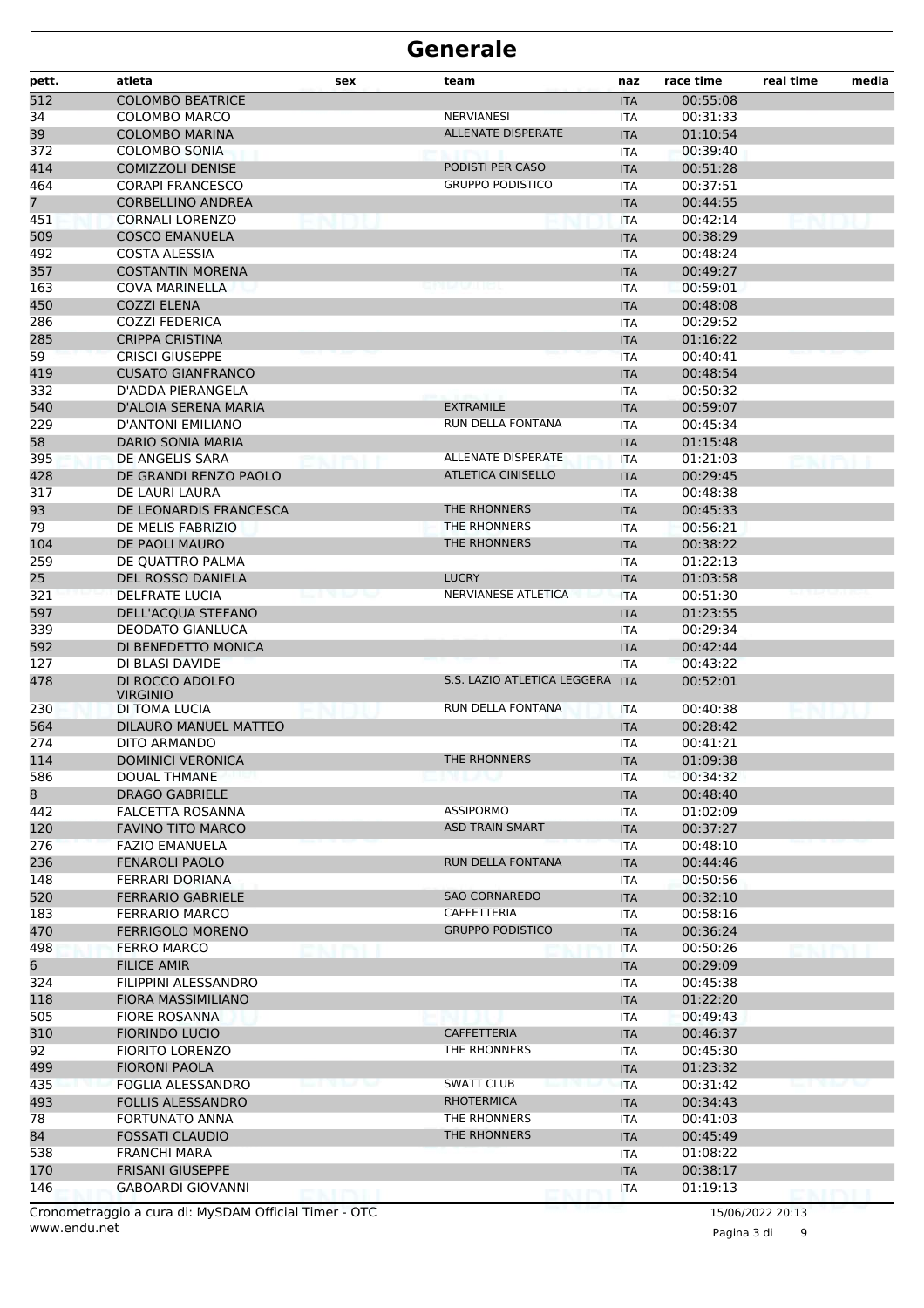| pett.    | atleta                                            | sex               | team                         | naz                      | race time            | real time | media |
|----------|---------------------------------------------------|-------------------|------------------------------|--------------------------|----------------------|-----------|-------|
| 141      | <b>GAGLIANO CATERINA</b>                          |                   |                              | <b>ITA</b>               | 00:47:47             |           |       |
| 452      | <b>GALATI MANUELA</b>                             |                   |                              | <b>ITA</b>               | 00:43:03             |           |       |
| 330      | <b>GALETTI LUCA</b>                               |                   |                              | <b>ITA</b>               | 00:36:56             |           |       |
| 179      | <b>GALLEGOS ALVARO</b>                            |                   | <b>ENTRI</b>                 | <b>ITA</b>               | 00:33:51             |           |       |
| 212      | <b>GARAVAGLIA ALESSANDRO</b>                      |                   |                              | <b>ITA</b>               | 00:48:04             |           |       |
| 381      | <b>GARAVAGLIA MARCO</b>                           |                   |                              | <b>ITA</b>               | 00:35:02             |           |       |
| 560      | <b>GARIBOLDI GIANFRANCO</b>                       |                   | <b>GLI SCAPPATI DI CASA</b>  | <b>ITA</b>               | 00:52:57             |           |       |
| 439      | <b>GASPARETTO CATIA</b>                           |                   | <b>ASSIPORMO</b>             | <b>ITA</b>               | 00:40:20             |           |       |
| 318      | <b>GAUDIANO MIRCO DONATO</b>                      |                   |                              | <b>ITA</b>               | 00:48:35             |           |       |
| 152      | <b>GEDRIMAITE EGLE</b>                            |                   |                              | <b>ITA</b>               | 01:03:35             |           |       |
| 166      | <b>GENAZZANO NICCOLO</b>                          |                   |                              | <b>ITA</b>               | 00:35:06             |           |       |
| 97       | <b>GENTILE CLAUDIA</b>                            |                   | THE RHONNERS                 | ITA                      | 00:57:45             |           |       |
| 325      | <b>GERMINIANO PEREIRA</b>                         |                   |                              | <b>ITA</b>               | 00:48:27             |           |       |
| 320      | <b>IOSILENE</b><br><b>GHISLANDI FLAVIO GIULIO</b> |                   |                              | <b>ITA</b>               | 00:39:53             |           |       |
| 252      | <b>GHISLANDI SIMONE</b>                           |                   |                              | <b>ITA</b>               | 00:34:35             |           |       |
| 510      | <b>GIACOMIA ANTONIO</b>                           |                   |                              | ITA                      | 00:38:12             |           |       |
| 353      | <b>GIANAZZA SILVIA</b>                            |                   |                              | <b>ITA</b>               | 00:46:27             |           |       |
| 490      | <b>GIANESELLA MARCELLA</b>                        |                   |                              | <b>ITA</b>               | 00:48:40             |           |       |
| 145      | <b>GIANNETTO ANDREA</b>                           |                   |                              | <b>ITA</b>               | 01:19:11             |           |       |
| 82       | <b>GIANNINI DAVIDE</b>                            |                   | THE RHONNERS                 | <b>ITA</b>               | 00:34:30             |           |       |
| 476      | <b>GIANNINI FABIO</b>                             |                   | <b>RHONNERS</b>              | <b>ITA</b>               | 00:45:43             |           |       |
| 169      | <b>GIARDINI GIUSEPPINA</b>                        |                   |                              | <b>ITA</b>               | 01:19:26             |           |       |
| 214      | <b>GITTARDI CHIARA</b>                            |                   | RUN DELLA FONTANA            | <b>ITA</b>               | 00:40:36             |           |       |
| 185      | <b>GIULIODORI LUCA</b>                            |                   | ADELE E LA TAVOLA            | <b>ITA</b>               | 00:56:08             |           |       |
| 487      | <b>GOI GIORGIO</b>                                |                   | <b>RHOTERMICA</b>            | <b>ITA</b>               | 01:04:29             |           |       |
| 64       | <b>GOI SIMONA</b>                                 |                   |                              | <b>ITA</b>               | 01:19:05             |           |       |
| 561      | <b>GONZALES JOLANDA</b>                           |                   | <b>GLI SCAPPATI DI CASA</b>  | <b>ITA</b>               | 01:08:09             |           |       |
| 108      | <b>GORLA VALENTINA</b>                            |                   | THE RHONNERS                 | <b>ITA</b>               | 00:36:06             |           |       |
| 48       | <b>GOZZI STEFANO ANGELO</b>                       |                   |                              | <b>ITA</b>               | 00:36:55             |           |       |
| 129      | <b>GRANOZIO ENRICO</b>                            |                   | <b>RUNNERS LEGNANO</b>       | <b>ITA</b>               | 00:30:29             |           |       |
| 266      | <b>GRAZIOLI CLAUDIA</b>                           |                   |                              | <b>ITA</b>               | 00:48:16             |           |       |
| 265      | <b>GRAZIOLI MAURO</b>                             |                   |                              | <b>ITA</b>               | 01:01:02             |           |       |
| 267      | <b>GRAZIOLI SILVIA</b>                            |                   |                              | <b>ITA</b>               | 00:35:34             |           |       |
| 338      | <b>GREGORI FRANCO</b>                             |                   | <b>CANI SCIOLTI</b>          | ITA                      | 00:42:45             |           |       |
| 454      | <b>GRETO LUCIA</b>                                |                   |                              | <b>ITA</b>               | 00:59:54             |           |       |
| 282      | <b>GROE MARILENA</b>                              |                   |                              | <b>ITA</b>               | 01:05:51             |           |       |
| 507      | <b>GUARNIERI SAMUELE</b>                          |                   |                              | <b>ITA</b>               | 00:34:25             |           |       |
| 417      | <b>GUERCIO FRANCESCO</b>                          |                   |                              | <b>ITA</b>               | 00:35:41             |           |       |
| 598      | <b>GUGLIOTTA GIANFRANCO</b>                       |                   |                              | <b>ITA</b>               | 00:29:01             |           |       |
| 47       | <b>IACONIELLO GIUSEPPE</b>                        |                   | unu la U                     | ITA                      | 00:35:46             |           |       |
| 446      | <b>IANNELLO CAMILLA</b>                           |                   | <b>RHONNERS</b>              | <b>ITA</b>               | 00:57:45             |           |       |
| 201      | <b>IEVA MAURO</b>                                 |                   | <b>BUZZETTI</b>              | <b>ITA</b>               | 01:19:36             |           |       |
| 155      | <b>INFANTE UMBERTO</b>                            |                   |                              | <b>ITA</b>               | 00:36:31             |           |       |
| 370      | LA MAGRA SERGIO                                   |                   | CANI SCIOLTI                 | <b>ITA</b>               | 01:19:29             |           |       |
| 368      | LA MAGRA SILVIA                                   |                   | <b>CANI SCIOLTI</b>          | <b>ITA</b>               | 00:56:07             |           |       |
| 178      | LA RUFFA LUCA                                     |                   | RUN DELLA FONTANA            | ITA                      | 00:43:59             |           |       |
| 153      | LA SPADA SERGIO                                   |                   |                              | <b>ITA</b>               | 00:44:50             |           |       |
| 110      | LA TORRE VALENTINA                                |                   | THE RHONNERS                 | ITA                      | 00:36:01             |           |       |
| 103      | LACERENZA RUGGIERO                                |                   | THE RHONNERS                 | <b>ITA</b>               | 00:36:54             |           |       |
| 119      | LANCINI IRENE                                     |                   |                              | ITA                      | 00:55:33             |           |       |
| 56       | LANZANOLA MARCO                                   |                   |                              | <b>ITA</b>               | 00:43:20             |           |       |
| 130      | LANZI SILVIA                                      |                   | TERRAZZANO E CO.             | ITA                      | 00:42:44             |           |       |
| 160      | LATTANZIO GRAZIELLA                               |                   |                              | <b>ITA</b>               | 00:38:56             |           |       |
| 75<br>94 | LEPRI LAURA                                       |                   | LE SCOPPIATE<br>THE RHONNERS | <b>ITA</b>               | 01:23:31<br>00:57:41 |           |       |
| 133      | LEVA ALESSANDRA<br>LIDONNICI FRANCESCO            |                   | TERRAZZANO E CO.             | <b>ITA</b>               | 00:48:43             |           |       |
| 181      | <b>LIZIO ANDREA</b>                               |                   |                              | ITA                      | 00:33:48             |           |       |
| 223      | LODI MAURO                                        | en 1000 Text Text | RUN DELLA FONTANA            | <b>ITA</b>               | 00:43:08             |           |       |
| 378      | LOGUERCIO UMBERTO                                 |                   |                              | <b>ITA</b><br><b>ITA</b> | 00:33:43             |           |       |
| 444      | LUCCHELLI RICCARDO                                |                   |                              | ITA                      | 00:43:34             |           |       |
| 542      | <b>LUMINO EMANUELE</b>                            |                   |                              | <b>ITA</b>               | 00:31:31             |           |       |
| 466      | MACCACCARO BRUNA                                  |                   | <b>GRUPPO PODISTICO</b>      | ITA                      | 00:42:42             |           |       |
| 57       | <b>MACCALLI RENATA</b>                            |                   |                              | <b>ITA</b>               | 00:55:31             |           |       |
| 315      | MACCHI RAFFAELLA                                  |                   | #NON SOLO ANDREA'S           | ITA                      | 00:36:20             |           |       |
|          |                                                   |                   |                              |                          |                      |           |       |

www.endu.net Cronometraggio a cura di: MySDAM Official Timer - OTC 15/06/2022 20:13

Pagina 4 di 9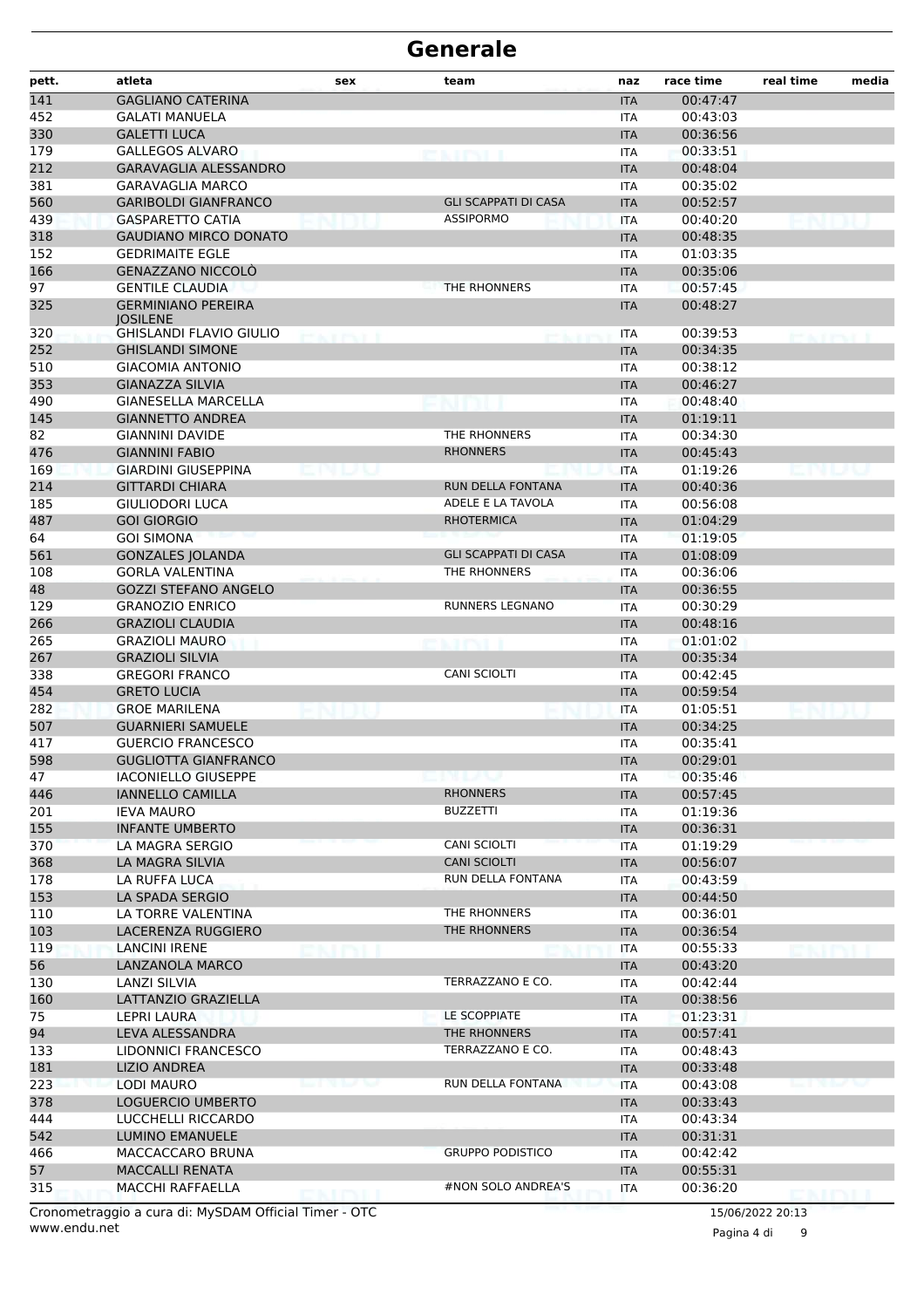| pett.     | atleta                                  | sex | team                        | naz                      | race time            | real time | media |
|-----------|-----------------------------------------|-----|-----------------------------|--------------------------|----------------------|-----------|-------|
| 480       | <b>MACHROUHI AMIN</b>                   |     |                             | <b>ITA</b>               | 00:46:24             |           |       |
| 251       | <b>MAGGI ANNA</b>                       |     |                             | <b>ITA</b>               | 00:42:18             |           |       |
| 235       | <b>MAGGIOLINI MARILENA</b>              |     | RUN DELLA FONTANA           | <b>ITA</b>               | 00:38:23             |           |       |
| 37        | <b>MAGGIONI ROBERTA</b>                 |     |                             | <b>ITA</b>               | 00:52:55             |           |       |
| 196       | <b>MAGGIONI SONIA</b>                   |     |                             | <b>ITA</b>               | 01:06:35             |           |       |
| 456       | <b>MAGNATI FRANCESCO</b>                |     |                             | ITA                      | 00:33:14             |           |       |
| 396       | <b>MALANDRA DEBORA</b>                  |     | <b>ALLENATE DISPERATE</b>   | <b>ITA</b>               | 00:52:49             |           |       |
| 221       | MANDIROLA BARBARA                       |     | RUN DELLA FONTANA           | <b>ITA</b>               | 00:47:06             |           |       |
| 184       | <b>MANTIONE PATRIZIA</b>                |     | RUN DELLA FONTANA           | <b>ITA</b>               | 01:04:30             |           |       |
| 126       | MANZO ALESSANDRO                        |     |                             | <b>ITA</b>               | 00:44:13             |           |       |
| 143       | <b>MARASCIO BARBARA</b>                 |     |                             | <b>ITA</b>               | 01:15:59             |           |       |
| 224       | <b>MARCHAND JEAN</b>                    |     | RUN DELLA FONTANA           | ITA                      | 00:53:51             |           |       |
| 521       | <b>MARCHESI IACOPO</b>                  |     | <b>SAO CORNAREDO</b>        | <b>ITA</b>               | 00:29:49             |           |       |
| 88        | <b>MARCHETTI EMANUELA</b>               |     | THE RHONNERS                | <b>ITA</b>               | 01:09:41             |           |       |
| 545       | <b>MARCIANDI MARCO</b>                  |     |                             | <b>ITA</b>               | 00:43:29             |           |       |
| 225       | <b>MARIANI DAVIDE</b>                   |     | RUN DELLA FONTANA           | <b>ITA</b>               | 00:45:31             |           |       |
| 405       | <b>MARINARO ANTONELLA</b>               |     |                             | <b>ITA</b>               | 00:51:58             |           |       |
| 343       | <b>MARINARO FRANCESCO</b>               |     |                             | ITA                      | 00:49:38             |           |       |
| 506       | <b>MARINORI MAURO</b>                   |     |                             | <b>ITA</b>               | 00:43:43             |           |       |
| 304       | <b>MARNATI ALBERTO</b>                  |     |                             | <b>ITA</b>               | 00:38:20             |           |       |
| 445       | <b>MARRANZANO ALICE</b>                 |     | <b>RHONNERS</b>             | <b>ITA</b>               | 00:50:56             |           |       |
| 453       | MARTIGNAGO ORIANA                       |     |                             | <b>ITA</b>               | 00:33:57             |           |       |
| 593       | <b>MARTINI CRISTIAN</b>                 |     |                             | <b>ITA</b>               | 00:37:50             |           |       |
| 303       | <b>MARTIRI LUCA</b>                     |     |                             | ITA                      | 00:38:21             |           |       |
| 302       | <b>MARTIRI ROBERTO</b>                  |     |                             | <b>ITA</b>               | 00:38:21             |           |       |
| 72        | MARTOLLOZZO SIMONE                      |     |                             | ITA                      | 00:49:11             |           |       |
| 128       | <b>MASCIARI GIANLUCA</b>                |     |                             | <b>ITA</b>               | 00:43:57             |           |       |
| 571       | <b>MASIERO MARIANNA</b>                 |     |                             | <b>ITA</b>               | 00:43:46             |           |       |
| 268       | MASTROPASQUA LORENA                     |     |                             | <b>ITA</b>               | 00:55:46             |           |       |
| 106       | <b>MATERA MARCELLO</b>                  |     | THE RHONNERS                | <b>ITA</b>               | 00:35:38             |           |       |
| 420       | <b>MEIETTA SIMONA</b>                   |     |                             | <b>ITA</b>               | 01:16:03             |           |       |
| 497       | <b>MENICHETTI MIHAELA</b>               |     |                             | <b>ITA</b>               | 00:50:25             |           |       |
| 124       | <b>MEREGHETTI CAMILLA</b>               |     |                             | <b>ITA</b>               | 00:52:38             |           |       |
| 132       | <b>MESSINA LAURA</b>                    |     | TERRAZZANO E CO.            | <b>ITA</b>               | 00:48:43             |           |       |
| 377       | MEZZANZANICA ATTILIO                    |     | <b>ATLETICA NERVIANESE</b>  | <b>ITA</b>               | 00:37:15             |           |       |
| 24        | <b>MICCOLI FRANCO</b>                   |     |                             | <b>ITA</b>               | 00:44:41             |           |       |
| 29        | <b>MICELI ALDO</b>                      |     | THE RHONNERS                | <b>ITA</b>               | 00:31:24             |           |       |
| 80<br>228 | MILANI DANIELA<br><b>MILANO DANIELE</b> |     | RUN DELLA FONTANA           | <b>ITA</b>               | 00:44:40<br>00:44:37 |           |       |
| 227       | MILANO MATTEO                           |     | RUN DELLA FONTANA           | <b>ITA</b><br><b>ITA</b> | 00:47:48             |           |       |
| 209       | MINOIA TATIANA                          |     | ALLENATE E DISPERATE        |                          | 01:20:46             |           |       |
| 348       | MIRARCHI DINO                           |     | <b>ASD SKATING RHO</b>      | <b>ITA</b><br>ITA        | 00:40:48             |           |       |
| 385       | <b>MIRARCHI STEFANO</b>                 |     |                             | <b>ITA</b>               | 00:45:55             |           |       |
| 527       | <b>MONTANI EMANUELE</b>                 |     | SAO CORNAREDO               | <b>ITA</b>               | 00:30:54             |           |       |
| 269       | <b>MONTESI FRANCESCA</b>                |     |                             | <b>ITA</b>               | 01:16:03             |           |       |
| 376       | <b>MONTI SILVIA</b>                     |     | ATLETICA NERVIANESE         | ITA                      | 00:36:23             |           |       |
| 187       | <b>MONTIGLIO MATTEO</b>                 |     | ADELE E LA TAVOLA           | <b>ITA</b>               | 00:42:21             |           |       |
| 250       | <b>MONTOLI SERENA</b>                   |     | $8^A$                       | <b>ITA</b>               | 00:50:51             |           |       |
| 394       | MORAZZONI ANNA                          |     | ALLENATE DISPERATE          | <b>ITA</b>               | 01:09:20             |           |       |
| 44        | MORAZZONI ELISA                         |     | ALLENATE DISPERATE          | <b>ITA</b>               | 01:06:12             |           |       |
| 17        | MORGHESE LUCA                           |     | LA CAFFETTERIA              | <b>ITA</b>               | 00:58:01             |           |       |
| 137       | <b>MORONI LUCIA</b>                     |     |                             | ITA                      | 01:19:25             |           |       |
| 115       | MUCEDOLA FRANCESCA                      |     | THE RHONNERS                | <b>ITA</b>               | 00:56:28             |           |       |
| 567       | MUGERLI ANDREA                          |     | $T$ $T$ $T$ $T$ $T$         | ITA                      | 01:04:33             |           |       |
| 590       | <b>MUIA EMELIE</b>                      |     |                             | <b>ITA</b>               | 01:19:44             |           |       |
| 402       | MUNIZZIO NADIA                          |     |                             | ITA                      | 01:02:17             |           |       |
| 535       | <b>MURA SERENELLA</b>                   |     |                             | <b>ITA</b>               | 01:08:21             |           |       |
| 471       | MURCIA LAURA MARIA                      |     | <b>GRUPPO PODISTICO</b>     | ITA                      | 00:45:34             |           |       |
| 135       | MUSAZZI EMANUELA                        |     | TERRAZZANO E CO.            | <b>ITA</b>               | 00:58:27             |           |       |
| 566       | MUSAZZI GIANFRANCO                      |     |                             | ITA                      | 00:34:57             |           |       |
| 557       | <b>NARCISI FRANCO</b>                   |     | <b>GLI SCAPPATI DI CASA</b> | <b>ITA</b>               | 01:05:11             |           |       |
| 344       | <b>NARDIN MIRCO</b>                     |     |                             | ITA                      | 00:52:45             |           |       |
| 139       | <b>NEGRINI MATTEO</b>                   |     |                             | <b>ITA</b>               | 00:34:39             |           |       |
| 526       | <b>NESSI ANDREA</b>                     |     | SAO CORNAREDO               | ITA                      | 00:31:01             |           |       |
|           |                                         |     |                             |                          |                      |           |       |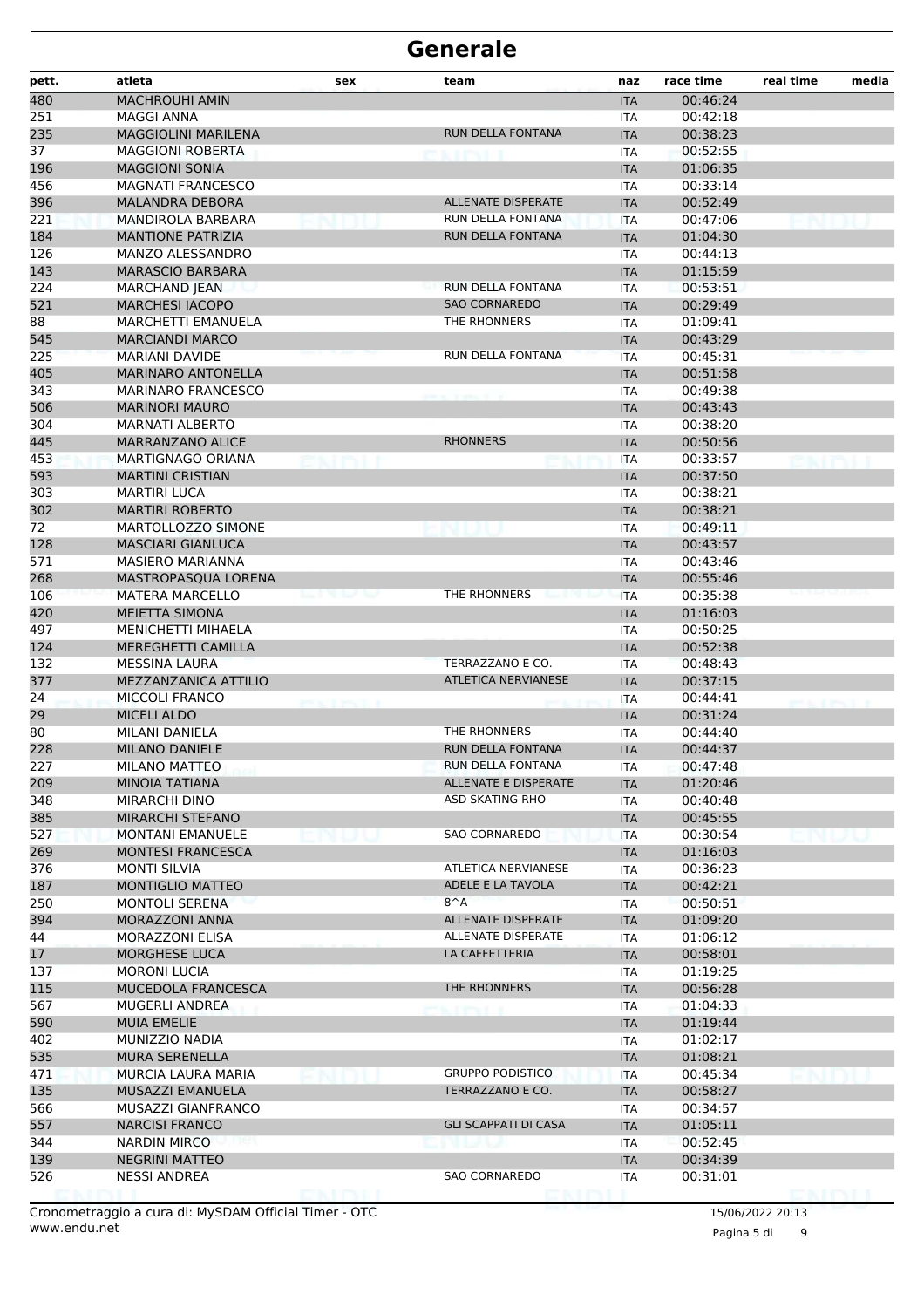| pett.      | atleta                                   | sex           | team                            | naz               | race time            | real time | media |
|------------|------------------------------------------|---------------|---------------------------------|-------------------|----------------------|-----------|-------|
| 121        | <b>NICITA ANNALISA</b>                   |               | RUN DELLA FONTANA               | <b>ITA</b>        | 01:04:31             |           |       |
| 449        | NICOSIA CARLA                            |               |                                 | <b>ITA</b>        | 00:45:27             |           |       |
| 109        | <b>OLCELLI ENRICO</b>                    |               | THE RHONNERS                    | <b>ITA</b>        | 00:50:23             |           |       |
| 423        | OLIVA GIADA                              |               | KODOKAN RHO                     | ITA               | 00:51:34             |           |       |
| 424        | OLIVA MORENO PLACIDO                     |               | <b>KODOKAN RHO</b>              | <b>ITA</b>        | 00:48:28             |           |       |
| 409        | <b>OLTOLINA MICHELE</b>                  |               |                                 | ITA               | 00:34:05             |           |       |
| 410        | <b>OLTOLINA PAOLO</b>                    |               |                                 | <b>ITA</b>        | 00:37:03             |           |       |
| 432        | <b>OMETTI FABIO</b>                      |               |                                 | <b>ITA</b>        | 00:37:54             |           |       |
| 190        | ORIGGIO ALESSANDRO                       |               |                                 | <b>ITA</b>        | 01:14:50             |           |       |
| 563        | PADOVANI PAOLO                           |               | <b>GLI SCAPPATI DI CASA</b>     | ITA               | 01:08:10             |           |       |
| 256        | PAGANI SARA                              |               | <b>GRUPPO PODISTI SAN PAOLO</b> | <b>ITA</b>        | 00:35:00             |           |       |
| 399        | PALLADINI CHIARA                         |               |                                 | ITA               | 01:07:53             |           |       |
| 98         | PALMA CRISPINO                           |               | THE RHONNERS                    | <b>ITA</b>        | 01:08:03             |           |       |
| 167        | PALUDO STEFANO                           |               |                                 | ITA               | 00:46:22             |           |       |
| 551        | PAOLINO ANDREA                           |               |                                 | <b>ITA</b>        | 00:42:06             |           |       |
| 546        | PAPAROZZI FLAVIO                         |               |                                 | ITA               | 00:45:03             |           |       |
| 242        | PARAZZINI CECILIA                        |               | <b>RUN DELLA FONTANA</b>        | <b>ITA</b>        | 00:51:11             |           |       |
| 532        | PARINI LAURA CAMILLA                     |               | OTTICA ROVEDA                   | ITA               | 01:23:13             |           |       |
| 481        | <b>PARISI CRISTINA</b>                   |               | <b>RHOTERMICA</b>               | <b>ITA</b>        | 00:41:20             |           |       |
| 503        | PARROTTA CHRISTIAN                       |               |                                 | ITA               | 01:03:20             |           |       |
| 202        | PASTÓ SILVIA                             |               |                                 | <b>ITA</b>        | 00:55:21             |           |       |
| 200        | PASTORE ANTONELLA                        |               |                                 | ITA               | 01:23:23             |           |       |
| 547        | PASTORI ALESSIA                          |               |                                 | <b>ITA</b>        | 01:08:19             |           |       |
| 467        | PATELLI FABRIZIO                         |               | <b>GRUPPO PODISTICO</b>         | <b>ITA</b>        | 00:35:57             |           |       |
| 483        | PATORE LUIGI                             |               | <b>RHOTERMICA</b>               | <b>ITA</b>        | 00:41:20             |           |       |
| 312        | PATTANO ANDREA                           |               | #NON SOLO ANDREA'S              | ITA               | 00:41:49             |           |       |
| 205        | PELLEGRINO CHRISTIAN                     |               |                                 | <b>ITA</b>        | 00:39:41             |           |       |
| 455        | PENATI TIZIANA                           |               |                                 | ITA               | 00:44:43             |           |       |
| 32         | PEROLINI ROBERTA<br>PERONDI MASSIMILIANO | <b>BAR</b> BA | <b>ASSIPROMO</b>                | <b>ITA</b>        | 01:11:22             |           |       |
| 389<br>393 | PEROSCE BARBARA                          |               | <b>ALLENATE DISPERATE</b>       | <b>ITA</b>        | 00:41:37<br>00:53:11 |           |       |
| 358        | PERRONE SIMONE                           |               |                                 | <b>ITA</b>        | 00:33:38             |           |       |
| 323        | PETTENÀ GIOVANNI                         |               | NERVIANESE ATLETICA             | ITA<br><b>ITA</b> | 00:51:30             |           |       |
| 102        | PETTINARI BARBARA                        |               | THE RHONNERS                    | ITA               | 00:51:11             |           |       |
| 41         | PEZZOTTI AURORA                          |               | <b>ALLENATE DISPERATE</b>       | <b>ITA</b>        | 00:51:33             |           |       |
| 431        | PEZZOTTI ELISA                           |               |                                 | ITA               | 01:02:20             |           |       |
| 369        | PIANTONI NADIA                           |               | <b>CANI SCIOLTI</b>             | <b>ITA</b>        | 01:19:41             |           |       |
| 287        | PICCA FABRIZIO                           |               |                                 | ITA               | 00:47:01             |           |       |
| 71         | PICCAGLI MARA                            |               |                                 | <b>ITA</b>        | 00:49:12             |           |       |
| 413        | PIRAS ILARIA                             |               | PODISTI PER CASO                | ITA               | 00:49:38             |           |       |
| 391        | PIRO ROSARIO                             |               |                                 | <b>ITA</b>        | 01:07:36             |           |       |
| 552        | PIROLA MASSIMO                           |               | <b>GLI SCAPPATI DI CASA</b>     | ITA               | 00:40:16             |           |       |
| 554        | PIROLA MATTEO                            |               | <b>GLI SCAPPATI DI CASA</b>     | <b>ITA</b>        | 00:55:05             |           |       |
| 158        | PISANIELLO CARLOTTA                      |               |                                 | <b>ITA</b>        | 01:04:33             |           |       |
| 244        | PITTARELLO ELISABETTA                    |               | RUN DELLA FONTANA               | <b>ITA</b>        | 00:51:11             |           |       |
| 26         | PIZZELLI BEATRICE                        |               | <b>LUCRY</b>                    | ITA               | 01:03:57             |           |       |
| 172        | PIZZI EMILIANO                           |               |                                 | <b>ITA</b>        | 00:37:41             |           |       |
| 573        | <b>PIZZO GLORIA</b>                      |               |                                 | ITA               | 00:38:49             |           |       |
| 578        | PLACCA ANDREA                            |               |                                 | <b>ITA</b>        | 00:48:35             |           |       |
| 299        | PONZO PASOUALE                           |               |                                 | ITA               | 00:47:29             |           |       |
| 195        | PORRO FABRIZIA                           |               |                                 | <b>ITA</b>        | 00:58:58             |           |       |
| 295        | PORRO RAFFAELLA                          |               | $8^A$                           | ITA               | 00:50:51             |           |       |
| 366        | POZZATO LORENZO                          |               | <b>CAFFETTERIA</b>              | <b>ITA</b>        | 00:51:00             |           |       |
| 263        | POZZI PIERANGELA                         |               |                                 | ITA               | 00:55:20             |           |       |
| 496        | POZZONI LAURA                            |               | THEGOODMAN                      | <b>ITA</b>        | 00:47:14             |           |       |
| 441        | PREMOLI RENATO                           |               | ASSIPORMO                       | ITA               | 01:02:04             |           |       |
| 91         | PRESTIA PAOLA                            |               | THE RHONNERS                    | <b>ITA</b>        | 01:17:41             |           |       |
| 105        | PRESTIA STEFANIA                         |               | THE RHONNERS                    | <b>ITA</b>        | 01:17:36             |           |       |
| 475        | PROTANO ROBERTO                          |               | <b>GRUPPO PODISTICO</b>         | <b>ITA</b>        | 00:40:19             |           |       |
| 387        | PUMA ANTONINO                            |               | RUNNERS LEGNANO SSD             | ITA               | 00:48:05             |           |       |
| 537        | PUTZU CORRADO GIOVANNI                   |               |                                 | <b>ITA</b>        | 00:53:30             |           |       |
| 142        | <b>QUAGLIO ELENA</b>                     |               |                                 |                   | 01:15:58             |           |       |
| 22         | RADAELLI LUCA                            |               | <b>BUZZETTI SRL</b>             | ITA<br><b>ITA</b> | 00:34:17             |           |       |
| 254        | RAFFA GAETANO SESTO                      |               |                                 | <b>ITA</b>        | 00:36:52             |           |       |
|            |                                          |               |                                 |                   |                      |           |       |

www.endu.net Cronometraggio a cura di: MySDAM Official Timer - OTC 15/06/2022 20:13

Pagina 6 di 9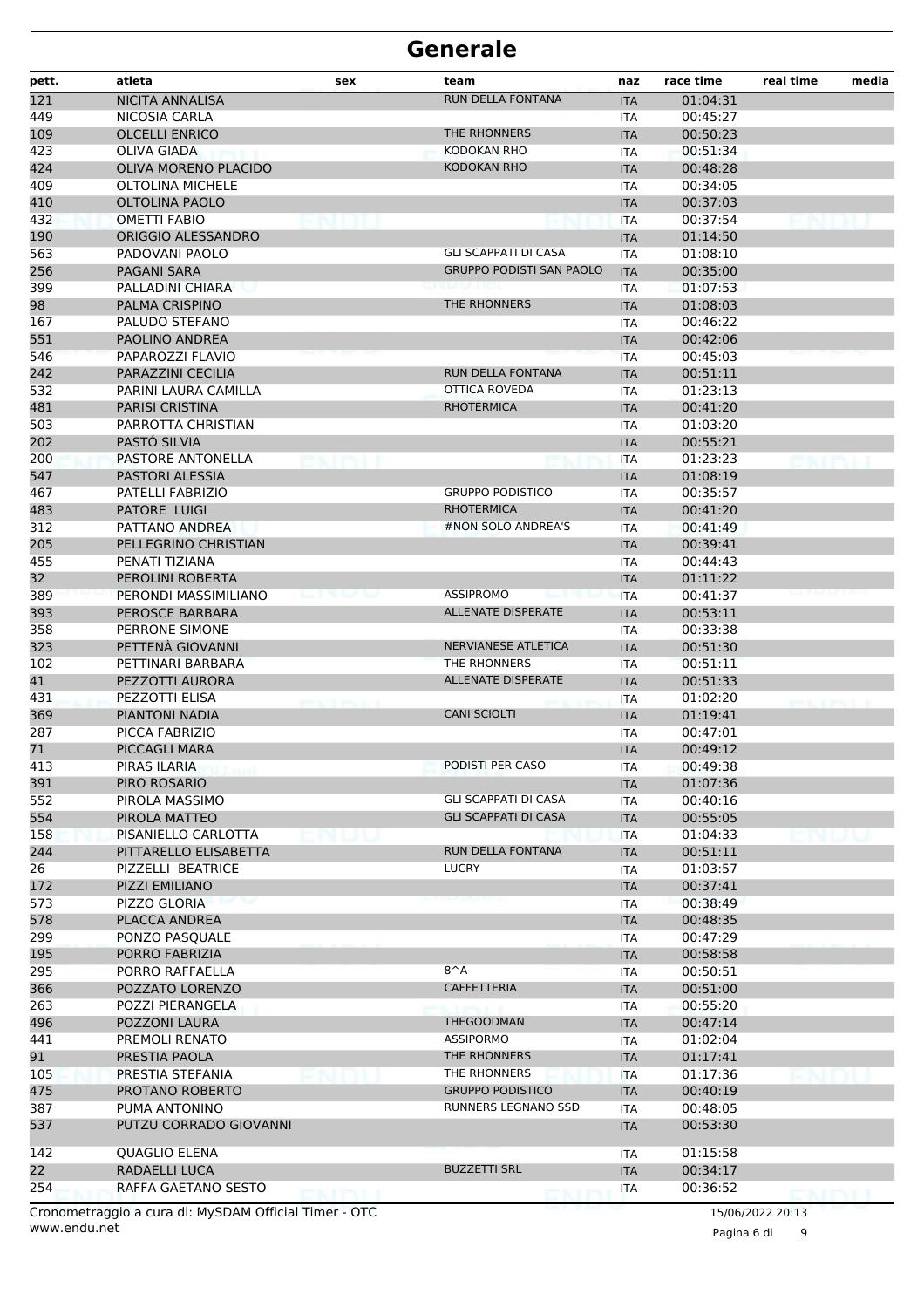| pett. | atleta                   | sex          | team                        | naz        | race time | real time     | media |
|-------|--------------------------|--------------|-----------------------------|------------|-----------|---------------|-------|
| 281   | RAGUSA CALOGERO          |              |                             | <b>ITA</b> | 00:44:34  |               |       |
| 534   | RAGUSA MARCO             |              |                             | <b>ITA</b> | 00:44:32  |               |       |
| 272   | <b>RAHO STEFANIA</b>     |              | LE SOPRAVVISSUTE            | <b>ITA</b> | 01:22:20  |               |       |
| 38    | <b>RAMPINO SERENA</b>    |              | <b>ALLENATE DISPERATE</b>   | <b>ITA</b> | 01:21:04  |               |       |
| 333   | <b>RATTI LUCA</b>        |              |                             | <b>ITA</b> | 00:31:00  |               |       |
| 316   | RAVELLI ANDREA           |              | #NON SOLO ANDREA'S          | ITA        | 00:38:39  |               |       |
| 62    | <b>RE ANNA</b>           |              |                             | <b>ITA</b> | 01:19:23  |               |       |
| 213   | <b>RE LIVIO ADONE</b>    | na i         | RUN DELLA FONTANA           | <b>ITA</b> | 00:36:46  |               |       |
| 96    | <b>REATI MARCO</b>       |              | THE RHONNERS                | <b>ITA</b> | 00:40:46  |               |       |
| 584   | RENZI ALFREDO            |              |                             | <b>ITA</b> | 00:59:10  |               |       |
| 582   | <b>RENZI ANNA</b>        |              |                             | <b>ITA</b> | 00:55:15  |               |       |
| 583   | <b>RENZI CLEMENTE</b>    |              | on de velle est             | ITA        | 00:55:06  |               |       |
| 581   | <b>RENZI NANDA</b>       |              |                             | <b>ITA</b> | 00:59:11  |               |       |
| 360   | RESTELLI AURORA          |              | ASSIPROMO                   | <b>ITA</b> | 01:01:42  |               |       |
| 134   | <b>RESTELLI FAUSTO</b>   |              | TERRAZZANO E CO.            | <b>ITA</b> | 00:58:27  |               |       |
| 131   | <b>RESTELLI MARCO</b>    |              | TERRAZZANO E CO.            | <b>ITA</b> | 00:42:35  |               |       |
| 374   | RICCIARDI ALESSANDRA     |              |                             | <b>ITA</b> | 00:56:05  |               |       |
| 373   | RICCIARDI FRANCESCO      |              |                             | ITA        | 01:19:31  |               |       |
| 28    | RIENZO MASSIMILIANO      |              | <b>NERVIANESI</b>           | <b>ITA</b> | 00:27:33  |               |       |
| 16    | RIOLI ANGELO             |              | CANI SCIOLTI                | <b>ITA</b> | 00:38:41  |               |       |
| 430   | RIZZI ANNALISA           |              |                             | <b>ITA</b> | 00:44:20  |               |       |
| 95    | <b>RIZZI LORENZO</b>     |              | THE RHONNERS                | <b>ITA</b> | 00:40:46  |               |       |
| 541   | <b>RIZZUTI FABIO</b>     |              | <b>EXTRAMILE</b>            | <b>ITA</b> | 00:37:17  |               |       |
| 550   | ROAT ANNALISA            |              |                             | ITA        | 01:06:14  |               |       |
| 572   | ROMANO LUCA              |              |                             | <b>ITA</b> | 01:00:06  |               |       |
| 89    | ROMANOVA EKATERINA       |              | THE RHONNERS                | <b>ITA</b> | 00:40:59  |               |       |
| 194   | <b>ROMEO RAFFAELLA</b>   |              |                             | <b>ITA</b> | 01:14:53  |               |       |
| 165   | RONIN LOIC               |              |                             | <b>FRA</b> | 00:40:29  |               |       |
| 489   | RONZONI IVAN ANGELO      |              | PODISTI PER CASO            | <b>ITA</b> | 00:51:41  |               |       |
| 349   | ROSA MATTEO              | en de les de |                             | ITA        | 00:45:31  |               |       |
| 77    | ROSSANO VALERIO          |              |                             | <b>ITA</b> | 00:37:47  |               |       |
| 326   | ROSSI CONCETTINA         |              |                             | <b>ITA</b> | 00:48:28  |               |       |
| 548   | <b>ROSSI FRANCESCO</b>   |              |                             | <b>ITA</b> | 00:50:08  |               |       |
| 46    | ROSSI MAURO              |              |                             | <b>ITA</b> | 00:46:16  |               |       |
| 440   | ROSSI NICOLETTA          |              |                             | <b>ITA</b> | 00:54:18  |               |       |
| 193   | ROSSI SONIA              |              |                             | ITA        | 01:21:50  | <b>MACEMA</b> |       |
| 544   | <b>ROSSIGNOLI MARIA</b>  |              |                             | <b>ITA</b> | 00:49:09  |               |       |
| 448   | ROTA ANDREA              |              |                             | <b>ITA</b> | 00:40:10  |               |       |
| 238   | ROTA STEFANO             |              | RUN DELLA FONTANA           | <b>ITA</b> | 00:39:10  |               |       |
| 543   | ROVEDA DAVIDE            |              |                             | <b>ITA</b> | 00:37:51  |               |       |
| 533   | ROVEDA PAOLO             |              | OTTICA ROVEDA               | <b>ITA</b> | 01:23:12  |               |       |
| 150   | ROVELLI OSCAR            |              | <b>VERDEPISELLO</b>         | <b>ITA</b> | 00:40:36  |               |       |
| 468   | <b>RUFO LUCIANO</b>      |              | <b>GRUPPO PODISTICO</b>     | <b>ITA</b> | 00:36:31  |               |       |
| 383   | RUIU LUCA                |              |                             | <b>ITA</b> | 00:43:36  |               |       |
| 260   | RUOTOLO SABATINO         |              |                             | <b>ITA</b> | 00:42:52  |               |       |
| 473   | <b>RUSCIO ANNA</b>       |              | <b>GRUPPO PODISTICO</b>     | ITA        | 00:44:10  |               |       |
| 474   | <b>RUSCIO KATIA</b>      |              | <b>GRUPPO PODISTICO</b>     | <b>ITA</b> | 00:44:09  |               |       |
| 107   | SALA ELENA               |              | THE RHONNERS                | <b>ITA</b> | 01:08:04  |               |       |
| 434   | <b>SALA LEONARDO</b>     |              |                             | <b>ITA</b> | 00:38:49  |               |       |
| 568   | SANTAGATI CRISTINA       |              |                             | ITA        | 01:23:54  |               |       |
| 30    | <b>SANTORO FRANCESCA</b> |              |                             | <b>ITA</b> | 00:51:20  |               |       |
| 211   | SAPORITO MASSIMO         |              |                             | ITA        | 00:40:40  |               |       |
| 161   | SARAÒ ALESSIO            |              |                             | <b>ITA</b> | 01:01:33  |               |       |
| 519   | SARTORI CRISTINA         |              | <b>SAO CORNAREDO</b>        | ITA        | 00:35:34  |               |       |
| 477   | <b>SBROZZI MAURIZIO</b>  |              |                             | <b>ITA</b> | 00:44:42  |               |       |
| 469   | <b>SCARUFFI PAOLO</b>    |              | <b>GRUPPO PODISTICO</b>     | ITA        | 00:40:07  |               |       |
| 220   | <b>SCAZZA MARCO</b>      |              | RUN DELLA FONTANA           | <b>ITA</b> | 00:39:37  |               |       |
| 347   | SCHIEPPATI DANILO        |              | CANISCIOLTI                 | ITA        | 01:16:52  |               |       |
| 390   | <b>SCHIONA FEDERICA</b>  |              |                             | <b>ITA</b> | 00:50:35  |               |       |
| 300   | <b>SCHIRONE RAFFAELE</b> |              |                             | ITA        | 00:47:35  |               |       |
| 600   | <b>SCHROOOYEU MARNIX</b> |              |                             | <b>ITA</b> | 00:39:45  |               |       |
| 562   | <b>SECCHI ORLANDO</b>    |              | <b>GLI SCAPPATI DI CASA</b> | ITA        | 00:45:43  |               |       |
| 35    | <b>SEMINATI STEVEN</b>   |              | <b>NERVIANESI</b>           | <b>ITA</b> | 00:28:34  |               |       |
| 206   | SERAFIN ANDREA           |              |                             | ITA        | 00:57:44  |               |       |
|       |                          |              |                             |            |           |               |       |

www.endu.net Cronometraggio a cura di: MySDAM Official Timer - OTC 15/06/2022 20:13

Pagina 7 di 9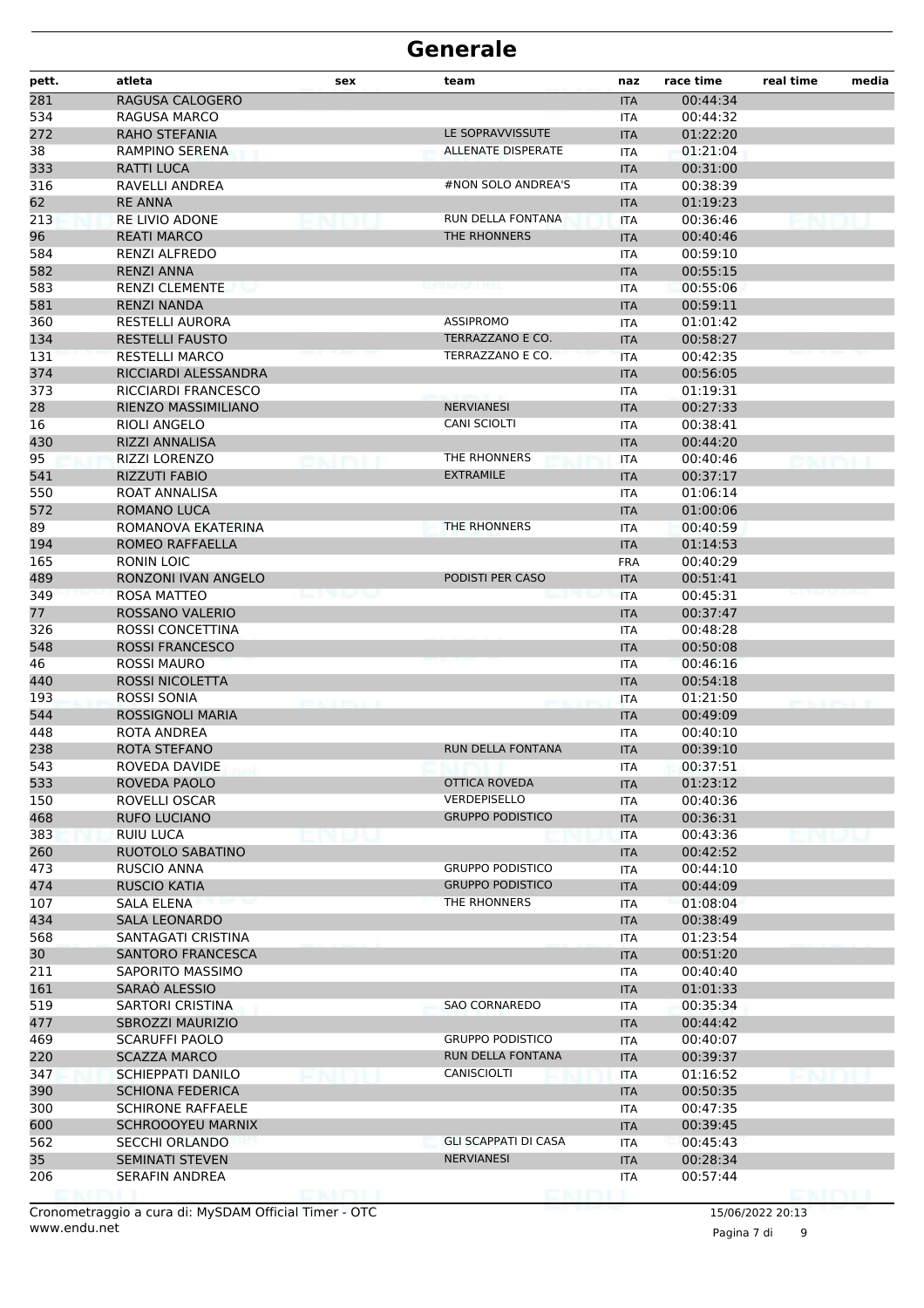| pett. | atleta                     | sex            | team                     | naz        | race time | real time             | media |
|-------|----------------------------|----------------|--------------------------|------------|-----------|-----------------------|-------|
| 199   | <b>SERAFINI MARIANNA</b>   |                | LE SOPRAVVISSUTE         | <b>ITA</b> | 00:38:20  |                       |       |
| 294   | <b>SESIA FRANCESCA</b>     |                | $8^A$                    | <b>ITA</b> | 00:50:48  |                       |       |
| 240   | <b>SIOLI FABRIZIO</b>      |                | RUN DELLA FONTANA        | <b>ITA</b> | 00:48:05  |                       |       |
| 241   | <b>SIOLI LUCIANO</b>       |                | RUN DELLA FONTANA        | <b>ITA</b> | 00:43:41  |                       |       |
| 313   | <b>SMORGON FABRIZIO</b>    |                | #NON SOLO ANDREA'S       | <b>ITA</b> | 00:42:39  |                       |       |
| 367   | SOLDANO GIORGIO            |                | CAFFETTERIA              | ITA        | 00:45:07  |                       |       |
| 488   | <b>SOLERI STEFANIA</b>     |                | PODISTI PER CASO         | <b>ITA</b> | 00:51:40  |                       |       |
| 157   | SOLOPERTO GABRIELLA        |                |                          | <b>ITA</b> | 00:35:40  |                       |       |
| 342   | <b>SOTTILE SANTI</b>       |                |                          | <b>ITA</b> | 00:39:39  |                       |       |
| 516   | <b>SPADA MARINA</b>        |                |                          | <b>ITA</b> | 00:36:56  |                       |       |
| 416   | <b>SPATA DAVIDE</b>        |                |                          | <b>ITA</b> | 00:37:01  |                       |       |
| 182   | SPICCIOLA CINZIA           |                |                          | ITA        | 00:41:28  |                       |       |
| 331   | <b>SPINELLI GELTRUDE</b>   |                |                          | <b>ITA</b> | 00:50:14  |                       |       |
| 136   | <b>SPOLDI ADRIANO</b>      |                | TERRAZZANO E CO.         | <b>ITA</b> | 00:52:42  |                       |       |
| 192   | <b>SPOLDI GABRIELE</b>     |                | ADELE E LA TAVOLA        | <b>ITA</b> | 00:42:31  |                       |       |
| 191   | <b>SPOLDI LUCIANO</b>      |                | ADELE E LA TAVOLA        | <b>ITA</b> | 00:56:08  |                       |       |
| 288   | SPOSATO ALESSIO            |                | ATLETICA U.S. NERVIANESE | <b>ITA</b> | 00:27:12  |                       |       |
| 384   | <b>STASSI GIORGIO</b>      |                |                          | ITA        | 00:43:45  |                       |       |
| 149   | <b>STEFANO IRENE</b>       |                |                          | <b>ITA</b> | 00:52:16  |                       |       |
| 197   | STENTA DEMETRA             |                |                          | <b>ITA</b> | 01:07:23  |                       |       |
| 99    | <b>STRETTI MAURO</b>       |                | THE RHONNERS             | <b>ITA</b> | 00:41:00  |                       |       |
| 523   | STRETTI TOMMASO            |                |                          | <b>ITA</b> | 00:35:23  |                       |       |
| 226   | <b>STRONCEA NELEA</b>      |                | <b>RUN DELLA FONTANA</b> | <b>ITA</b> | 01:04:30  |                       |       |
| 74    | <b>TACCHELLI FEDERICA</b>  |                |                          | ITA        | 00:45:57  |                       |       |
| 380   | <b>TAGLIABUE PAOLO</b>     |                |                          | <b>ITA</b> | 00:39:11  |                       |       |
| 429   | <b>TARAMELLI FABIO</b>     |                | RUN DELLA FONTANA        | <b>ITA</b> | 00:46:04  |                       |       |
| 49    | <b>TARCHINI GIOELE</b>     |                | <b>AFK</b>               | <b>ITA</b> | 00:29:28  |                       |       |
| 239   | TEDOLDI SILVIA             |                | RUN DELLA FONTANA        | <b>ITA</b> | 00:42:30  |                       |       |
| 336   | <b>TENTI MASSIMO</b>       |                |                          | <b>ITA</b> | 00:48:17  |                       |       |
| 2     | <b>TERRASI GIUSEPPE</b>    |                |                          | ITA        | 00:42:31  |                       |       |
| 457   | <b>TESTASECCA MELISSA</b>  |                |                          | <b>ITA</b> | 00:39:15  |                       |       |
| 258   | TIGANO ALESSANDRA          |                |                          | <b>ITA</b> | 01:22:15  |                       |       |
| 86    | <b>TIRABOSCHI FABIO</b>    |                | THE RHONNERS             | <b>ITA</b> | 00:34:38  |                       |       |
| 81    | TIRABOSCHI GIOVANNI        |                | <b>THE RHONNERS</b>      | ITA        | 00:45:41  |                       |       |
| 327   | <b>TISSINO ANDREA</b>      |                |                          | <b>ITA</b> | 00:45:12  |                       |       |
| 219   | <b>TIZZONI FEDERICO</b>    |                | RUN DELLA FONTANA        | ITA        | 00:36:35  |                       |       |
| 599   | <b>TODARO FEDERICO</b>     |                |                          | <b>ITA</b> | 00:36:14  |                       |       |
| 188   | <b>TORNELLI ROSANNA</b>    |                |                          | <b>ITA</b> | 01:21:51  |                       |       |
| 18    | <b>TORRENTE MARCO</b>      |                | <b>GS ZELO FORAMAGNO</b> | <b>ITA</b> | 00:31:04  |                       |       |
| 174   | <b>TORRICELLI MARCO</b>    |                |                          | <b>ITA</b> | 00:46:51  |                       |       |
| 203   | <b>TORRISI LOREDANA</b>    |                | <b>BUZZETTI</b>          | <b>ITA</b> | 01:19:36  |                       |       |
| 306   | <b>TOTARO CLAUDIO</b>      |                |                          | <b>ITA</b> | 00:52:24  |                       |       |
| 307   | <b>TOTARO LUIGI</b>        |                | <b>OTC</b>               | <b>ITA</b> | 00:40:42  |                       |       |
| 319   | TRASPEDINI IVAN            |                |                          | <b>ITA</b> | 00:48:04  |                       |       |
| 479   | <b>TRIMARCO PIETRO</b>     |                | <b>RHOTERMICA</b>        | <b>ITA</b> | 00:37:14  |                       |       |
| 500   | TUMOLO FRANCESCO           |                |                          | ITA        | 00:46:34  |                       |       |
| 156   | UNGUREANU EDUARD           |                |                          | <b>ROU</b> | 01:07:00  |                       |       |
| 151   | URBANI STEFANO             |                |                          | <b>ITA</b> | 00:34:49  |                       |       |
| 570   | <b>VALASSINA GABRIELLA</b> |                |                          | <b>ITA</b> | 00:54:17  |                       |       |
| 539   | VALDAMERI ANDREA           |                |                          | ITA        | 00:33:51  |                       |       |
| 216   | <b>VALLIERI LUCA</b>       |                | RUN DELLA FONTANA        | <b>ITA</b> | 00:40:38  |                       |       |
| 504   | VANNELLA ELISABETTA        |                |                          | ITA        | 01:23:26  |                       |       |
| 422   | <b>VANZO ROBERTO</b>       |                |                          | <b>ITA</b> | 00:40:35  |                       |       |
| 337   | <b>VECCHI ANGELA</b>       |                | <b>CANI SCIOLTI</b>      | <b>ITA</b> | 00:43:06  |                       |       |
| 397   | <b>VECCHIONE ANDREA</b>    |                |                          | <b>ITA</b> | 00:37:46  |                       |       |
| 596   | <b>VECCHIONI ANDREA</b>    |                |                          | <b>ITA</b> | 00:27:18  |                       |       |
| 421   | <b>VELOTTO ILARIA</b>      |                |                          | <b>ITA</b> | 00:37:56  |                       |       |
| 388   | <b>VERDE ANGELO</b>        |                |                          | <b>ITA</b> | 00:45:02  |                       |       |
| 164   | <b>VERDICCHIO PAOLO</b>    |                |                          | <b>ITA</b> | 00:43:07  |                       |       |
| 243   | VIGGIANI GIOVANNI          |                | RUN DELLA FONTANA        | <b>ITA</b> | 00:43:49  |                       |       |
| 67    | VILLA LAURA DANIELA        |                | <b>EXTRAMILE</b>         | <b>ITA</b> | 00:27:36  |                       |       |
| 40    | <b>VIMERCATI GIORGIA</b>   |                | ALLENATE DISPERATE       | ITA        | 00:51:33  |                       |       |
| 54    | <b>VIOLANTE NICOLA</b>     |                |                          | <b>ITA</b> | 00:54:18  |                       |       |
| 314   | <b>VIOLI CRISTINA</b>      | <b>EXITU</b> I | #NON SOLO ANDREA'S       | ITA        | 00:42:38  |                       |       |
|       |                            |                |                          |            |           | <b><i>EXISTAL</i></b> |       |

Pagina 8 di 9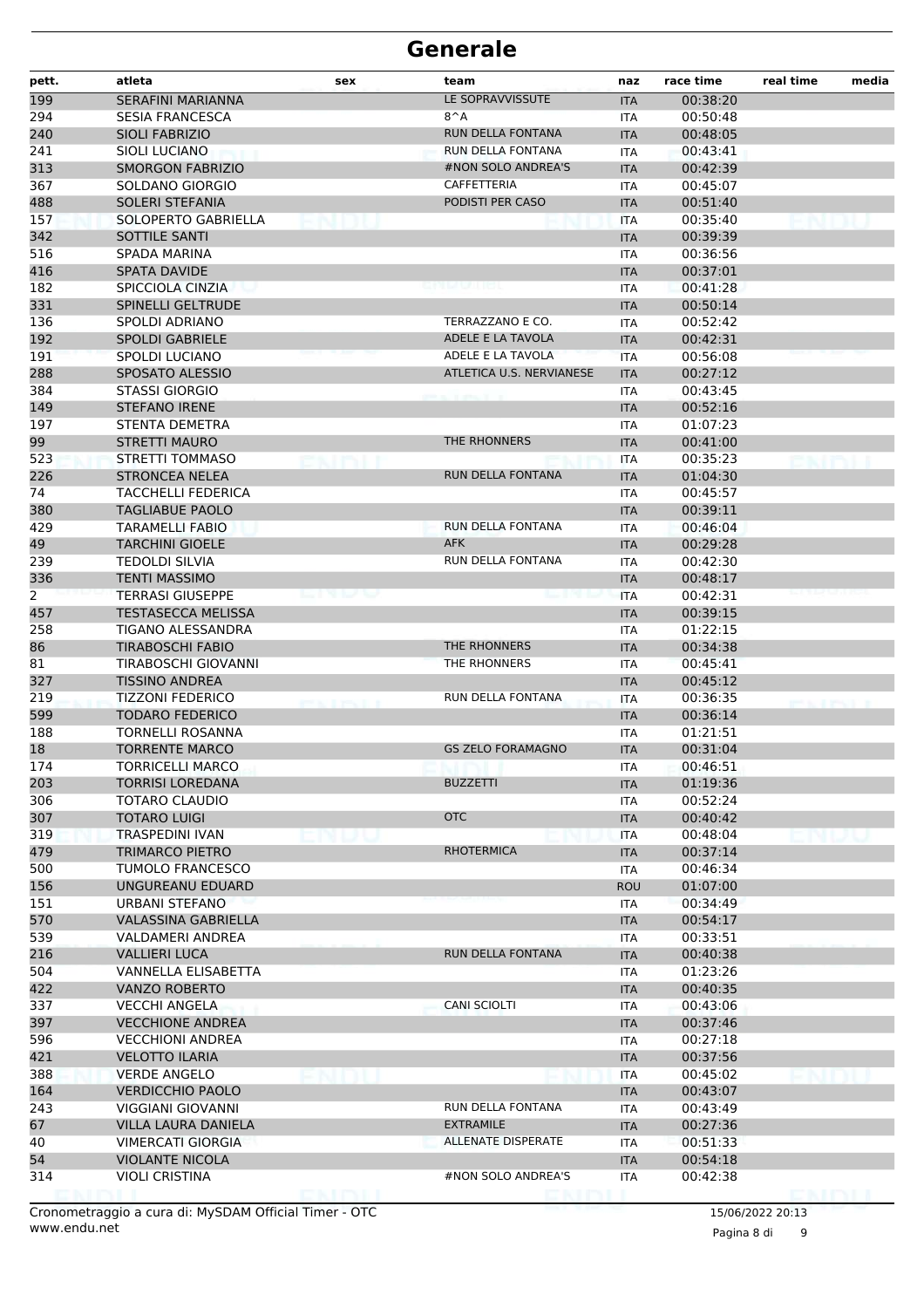| pett. | atleta                    | sex | team                     | naz        | race time | real time | media |
|-------|---------------------------|-----|--------------------------|------------|-----------|-----------|-------|
| 437   | <b>VISICCHIO ANGELO</b>   |     | <b>FERCAM</b>            | <b>ITA</b> | 00:40:41  |           |       |
| 61    | VISMALA PAOLA             |     |                          | <b>ITA</b> | 00:49:33  |           |       |
| 386   | <b>VOLONTE ROSA</b>       |     | <b>RUN DELLA FONTANA</b> | <b>ITA</b> | 00:44:46  |           |       |
| 511   | <b>VOLPI ANTONELLA</b>    |     |                          | <b>ITA</b> | 00:45:51  |           |       |
| 83    | <b>VOLPI EMILIANO</b>     |     | THE RHONNERS             | <b>ITA</b> | 00:40:08  |           |       |
| 36    | <b>VOLPI LIVIO</b>        |     |                          | <b>ITA</b> | 00:41:53  |           |       |
| 495   | <b>VOLTA ANDREA</b>       |     | <b>THEGOODMAN</b>        | <b>ITA</b> | 00:47:17  |           |       |
| 264   | ZAFFONTE GAETANO          |     |                          | <b>ITA</b> | 00:35:34  |           |       |
| 588   | <b>ZAGANELLI VITTORIA</b> |     |                          | <b>ITA</b> | 00:45:38  |           |       |
| 574   | <b>ZANON STEFANO</b>      |     |                          | ITA        | 00:34:49  |           |       |
| 138   | <b>ZAPPA FRANCESCA</b>    |     |                          | <b>ITA</b> | 01:19:26  |           |       |
| 328   | <b>ZAPPA MARCO</b>        |     | <b>ELPERATURE</b>        | <b>ITA</b> | 00:49:04  |           |       |
| 355   | <b>ZENABONI STEFANO</b>   |     | <b>OTC</b>               | <b>ITA</b> | 00:34:36  |           |       |
| 21    | <b>ZINGARELLI FELICE</b>  |     | AZZURRA GARBAGNATE       | <b>ITA</b> | 00:35:39  |           |       |
| 308   | <b>ZUCCARINI MARCO</b>    |     |                          | <b>ITA</b> | 00:38:52  |           |       |
|       |                           |     |                          |            |           |           |       |

|             | ENDU.net                                           |                                          | <b>ENDU</b> |             | <b>ENDUnet</b>           |                |
|-------------|----------------------------------------------------|------------------------------------------|-------------|-------------|--------------------------|----------------|
| ENDU        |                                                    | <b>ENDU</b>                              |             | <b>ENDU</b> |                          | ENDU           |
|             | ENDU                                               |                                          | <b>ENDU</b> |             | ENDU                     |                |
| ENDUMet     |                                                    | <b>ENDU</b>                              |             | <b>ENDU</b> |                          | <b>ENDUnet</b> |
|             | ENDU.                                              |                                          | <b>ENDU</b> |             | <b>ENDU</b>              |                |
| <b>ENDU</b> |                                                    | <b>ENDU</b>                              |             | <b>ENDU</b> |                          | <b>ENDU</b>    |
|             | <b>ENDU<sub>met</sub></b>                          |                                          | <b>ENDU</b> |             | <b>ENDU<sub>JO</sub></b> |                |
| <b>ENDU</b> |                                                    | <b>ENDU</b>                              |             | <b>ENDU</b> |                          | <b>ENDU</b>    |
|             | <b>ENDU</b>                                        |                                          | ENDUnet     |             | <b>ENDU</b>              |                |
| ENDU        |                                                    | <b>ENDU</b>                              |             | <b>ENDU</b> |                          | <b>ENDU</b>    |
|             | ENDU                                               |                                          | ENDU        |             | ENDU                     |                |
| <b>ENDU</b> |                                                    | <b>ENDU</b>                              |             | <b>ENDU</b> |                          | <b>ENDU</b>    |
|             | ENDUnet                                            |                                          | ENDU        |             | ENDUmet                  |                |
|             | apamotraggio a cura di: MySDAM Official Timor. OTC | e e popular e porto de la propia de la p |             | ENDI        | 15/06/202220112          | <b>CMBLI</b>   |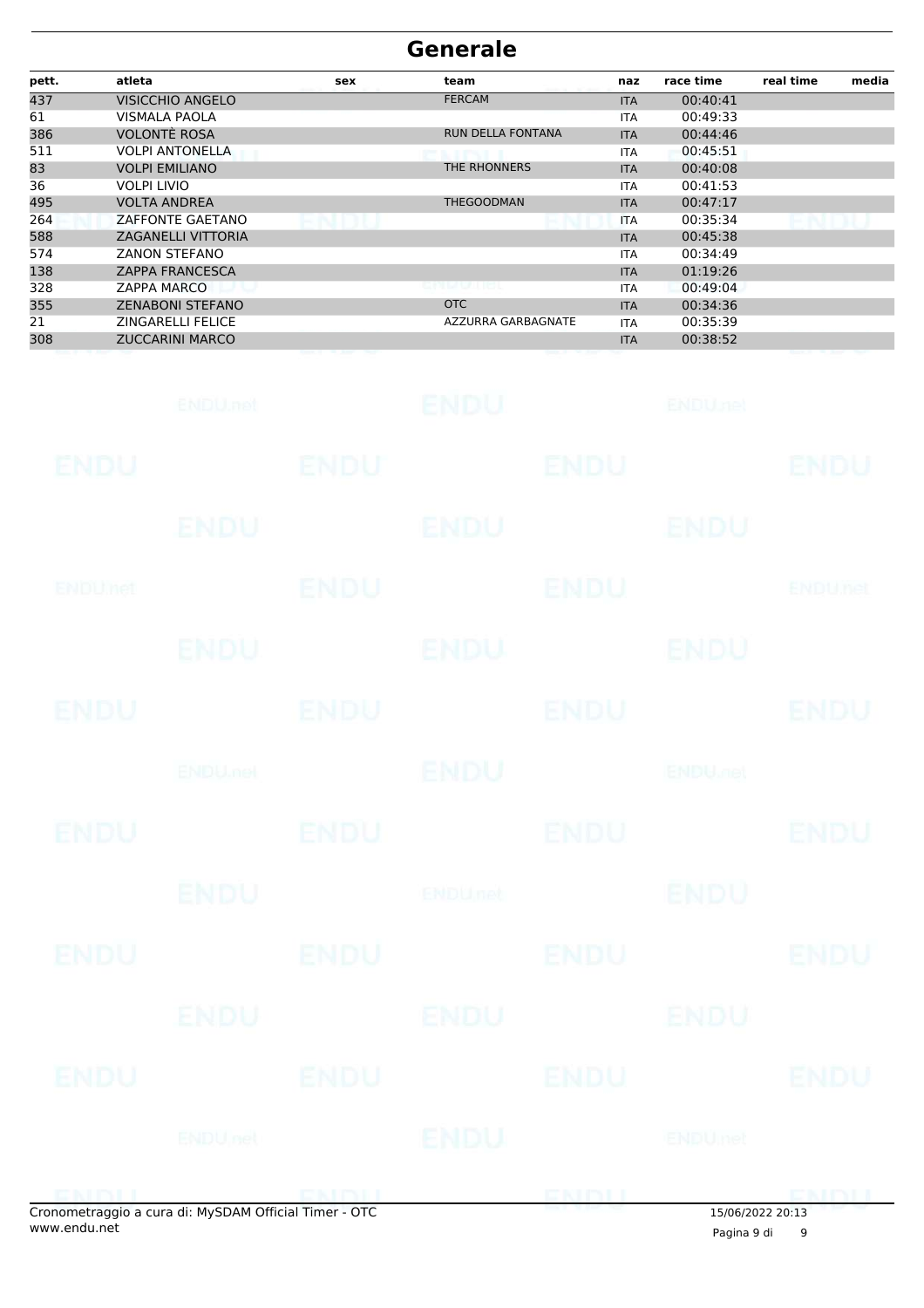# **Rho Night Run**

*Gara* **5Km** *Data* **15/06/2022**

| atleta<br>race time<br>real time<br>media<br>pett.<br>team<br>naz<br>sex<br>1120<br><b>AGOSTI GERMANO</b><br>RUN DELLA FONTANA<br>00:44:32<br><b>ITA</b><br>AGUZZI ALESSANDRA<br>00:31:42<br>ITA<br><b><i>ATEMATERS</i></b><br><b>AIRAGHI CRISTIANO</b><br>00:31:11<br><b>ITA</b><br>AIRAGHI DONATELLA<br>00:54:42<br><b>ITA</b><br><b>ALBERGUCCI KATIA</b><br>00:39:04<br><b>ITA</b><br><b>ALBERGUCCI MAITE</b><br>00:39:03<br>ITA<br><b>BUZZETTI SRL</b><br><b>ALBRICI DANIELA</b><br><b>ITA</b><br>01:02:07<br>1065<br>00:29:29<br>ALLASIA DAVIDE<br><b>ITA</b><br>00:43:14<br>ALLOCCA BERNARDO<br><b>ITA</b><br>1002<br><b>GIN TONIC</b><br><b>ALPINO MATTEO</b><br>00:49:46<br><b>ITA</b><br>ANOJA SARA<br>00:35:34<br><b>ITA</b><br>1080<br>00:37:37<br>ANZANI VALENTINA<br><b>ITA</b><br>ARDILA PADILLA ELISA<br>00:33:45<br><b>ITA</b><br><b>BAGGIO VERBINA</b><br>00:59:06<br><b>ITA</b><br>00:52:12<br><b>BALCONI FRANCESCO</b><br><b>ITA</b><br>501<br><b>BARBIERI FRANCESCO</b><br>00:28:18<br><b>ITA</b><br><b>BARICORDI MONICA</b><br>00:52:54<br><b>ITA</b><br><b>ASSIPROMO</b><br>01:00:40<br>1145<br><b>BARTUCCI ROBERTO PIERO</b><br><b>ITA</b><br><b>ASSIPROMO</b><br><b>BARTUCCI VIVIANA</b><br>01:01:42<br><b>ITA</b><br><b>BATTISTI MARIA CRISTINA</b><br>00:57:34<br><b>ITA</b><br>andrea a<br>00:56:42<br><b>BENAGLIA ANNALISA</b><br><b>ITA</b><br>1052<br><b>BUZZETTI SRL</b><br><b>BENEDETTI CRISTINA</b><br>00:45:54<br><b>ITA</b><br><b>BERETTA FRANCESCA</b><br>00:46:19<br><b>ITA</b><br><b>BERTON DANIELE</b><br><b>ITA</b><br>00:43:07<br><b>BERTUZZI KOCIS</b><br>00:57:07<br><b>ITA</b><br>00:52:36<br><b>BIANCHI MARINA</b><br><b>ITA</b><br><b>BITTO MARCO</b><br><b>ITA</b><br>00:28:10<br><b>BOARO ANNA</b><br>00:55:24<br><b>ITA</b><br><b>SAO CORNAREDO</b><br><b>BOBBIO GIUSEPPINA</b><br>00:33:19<br><b>ITA</b><br>1051<br><b>BUZZETTI SRL</b><br><b>BONANNO SELENIA</b><br>01:14:38<br><b>ITA</b><br><b>BUZZETTI SRL</b><br><b>BONETTI PAOLA</b><br>00:55:19<br><b>ITA</b><br>ADELE E LA TAVOLA<br>1108<br>00:59:20<br><b>BORELLA MARTINA</b><br><b>ITA</b><br><b>BORGHESAN FRANCESCA</b><br><b>BUZZETTI SRL</b><br>00:55:51<br>1049<br><b>ITA</b><br><b>BORGHETTI MARIA</b><br>00:54:18<br>1345<br><b>ITA</b><br>PMDU<br><b>CRISTINA</b><br>1344<br><b>BORGHETTI MONICA</b><br>00:54:18<br><b>ITA</b><br>1343<br><b>BORGHETTI SILVIA</b><br>00:54:40<br>ITA<br>1083<br><b>BOSTAN CONSTANTIN</b><br>00:34:20<br><b>ITA</b><br>1015<br><b>BRENNA LARZIA</b><br>ASSIPROMO<br><b>ITA</b><br>00:57:24<br><b>ASSIPROMO</b><br>1131<br><b>BRENNA RENZO</b><br>01:04:31<br><b>ITA</b><br>1272<br><b>SAO CORNAREDO</b><br><b>BROCCHIERI GIORDANO</b><br><b>ITA</b><br>00:43:20<br><b>GIN TONIC</b><br>1007<br><b>CACCIA MATTEO</b><br><b>ITA</b><br>00:34:30<br><b>CAIMI ROBERTA</b><br>00:43:00<br>ITA<br><b>BUZZETTI SRL</b><br>CAIOLA MASSIMILIANO<br><b>ITA</b><br>00:46:39<br><b>BUZZETTI SRL</b><br>CALCAGNO AGATA<br><b>ITA</b><br>01:14:40<br><b>CALIFANO GIOVANNA</b><br><b>ITA</b><br>00:49:38<br>CALIGIURI LOREDANA<br><b>ITA</b><br>00:48:13<br>1201<br>CAMPAGNA GRAZIELLA<br>00:46:28<br><b>ITA</b><br><b>CAMPAGNA LAURA</b><br>00:48:04<br>ITA<br><b>ASSIPROMO</b><br>CAMPAGNANO LUCREZIA<br>00:55:02<br><b>ITA</b><br><b>BUZZETTI SRL</b><br>CANAL DIMITRI ANDREA<br>00:47:31<br>ITA<br><b>CAPOTONDI ALICE</b><br><b>ITA</b><br>00:57:36<br>RHOTERMICA<br><b>CARPANESE LINDA</b><br>01:04:04<br>ITA<br>CARSENZUOLA MARCO<br>00:53:04<br><b>ITA</b><br>CARSENZUOLA MONICA<br>00:55:49<br>ITA<br><b>CASE CRISTINA</b><br>00:48:08<br><b>ITA</b><br><b>CATTANEO PATRIZIA</b><br>01:00:35<br>ITA<br>1045<br><b>CAVALLINI STEFANIA</b><br><b>BUZZETTI SRL</b><br><b>ITA</b><br>00:55:18<br>1096<br><b>CELEDON SORAYA</b><br>00:34:43<br>ITA |      | caint i | <b>Generale</b> |  |  |
|-------------------------------------------------------------------------------------------------------------------------------------------------------------------------------------------------------------------------------------------------------------------------------------------------------------------------------------------------------------------------------------------------------------------------------------------------------------------------------------------------------------------------------------------------------------------------------------------------------------------------------------------------------------------------------------------------------------------------------------------------------------------------------------------------------------------------------------------------------------------------------------------------------------------------------------------------------------------------------------------------------------------------------------------------------------------------------------------------------------------------------------------------------------------------------------------------------------------------------------------------------------------------------------------------------------------------------------------------------------------------------------------------------------------------------------------------------------------------------------------------------------------------------------------------------------------------------------------------------------------------------------------------------------------------------------------------------------------------------------------------------------------------------------------------------------------------------------------------------------------------------------------------------------------------------------------------------------------------------------------------------------------------------------------------------------------------------------------------------------------------------------------------------------------------------------------------------------------------------------------------------------------------------------------------------------------------------------------------------------------------------------------------------------------------------------------------------------------------------------------------------------------------------------------------------------------------------------------------------------------------------------------------------------------------------------------------------------------------------------------------------------------------------------------------------------------------------------------------------------------------------------------------------------------------------------------------------------------------------------------------------------------------------------------------------------------------------------------------------------------------------------------------------------------------------------------------------------------------------------------------------------------------------------------------------------------------------------------------------------------------------------------------------------------------------------------------------------------------------------------------------------------------------------------------------------------------------------------------------------------------------------------------------------------------------------------------------------------------------------------------------------------------------------------|------|---------|-----------------|--|--|
|                                                                                                                                                                                                                                                                                                                                                                                                                                                                                                                                                                                                                                                                                                                                                                                                                                                                                                                                                                                                                                                                                                                                                                                                                                                                                                                                                                                                                                                                                                                                                                                                                                                                                                                                                                                                                                                                                                                                                                                                                                                                                                                                                                                                                                                                                                                                                                                                                                                                                                                                                                                                                                                                                                                                                                                                                                                                                                                                                                                                                                                                                                                                                                                                                                                                                                                                                                                                                                                                                                                                                                                                                                                                                                                                                                                           |      |         |                 |  |  |
|                                                                                                                                                                                                                                                                                                                                                                                                                                                                                                                                                                                                                                                                                                                                                                                                                                                                                                                                                                                                                                                                                                                                                                                                                                                                                                                                                                                                                                                                                                                                                                                                                                                                                                                                                                                                                                                                                                                                                                                                                                                                                                                                                                                                                                                                                                                                                                                                                                                                                                                                                                                                                                                                                                                                                                                                                                                                                                                                                                                                                                                                                                                                                                                                                                                                                                                                                                                                                                                                                                                                                                                                                                                                                                                                                                                           |      |         |                 |  |  |
|                                                                                                                                                                                                                                                                                                                                                                                                                                                                                                                                                                                                                                                                                                                                                                                                                                                                                                                                                                                                                                                                                                                                                                                                                                                                                                                                                                                                                                                                                                                                                                                                                                                                                                                                                                                                                                                                                                                                                                                                                                                                                                                                                                                                                                                                                                                                                                                                                                                                                                                                                                                                                                                                                                                                                                                                                                                                                                                                                                                                                                                                                                                                                                                                                                                                                                                                                                                                                                                                                                                                                                                                                                                                                                                                                                                           | 1163 |         |                 |  |  |
|                                                                                                                                                                                                                                                                                                                                                                                                                                                                                                                                                                                                                                                                                                                                                                                                                                                                                                                                                                                                                                                                                                                                                                                                                                                                                                                                                                                                                                                                                                                                                                                                                                                                                                                                                                                                                                                                                                                                                                                                                                                                                                                                                                                                                                                                                                                                                                                                                                                                                                                                                                                                                                                                                                                                                                                                                                                                                                                                                                                                                                                                                                                                                                                                                                                                                                                                                                                                                                                                                                                                                                                                                                                                                                                                                                                           | 1151 |         |                 |  |  |
|                                                                                                                                                                                                                                                                                                                                                                                                                                                                                                                                                                                                                                                                                                                                                                                                                                                                                                                                                                                                                                                                                                                                                                                                                                                                                                                                                                                                                                                                                                                                                                                                                                                                                                                                                                                                                                                                                                                                                                                                                                                                                                                                                                                                                                                                                                                                                                                                                                                                                                                                                                                                                                                                                                                                                                                                                                                                                                                                                                                                                                                                                                                                                                                                                                                                                                                                                                                                                                                                                                                                                                                                                                                                                                                                                                                           | 1072 |         |                 |  |  |
|                                                                                                                                                                                                                                                                                                                                                                                                                                                                                                                                                                                                                                                                                                                                                                                                                                                                                                                                                                                                                                                                                                                                                                                                                                                                                                                                                                                                                                                                                                                                                                                                                                                                                                                                                                                                                                                                                                                                                                                                                                                                                                                                                                                                                                                                                                                                                                                                                                                                                                                                                                                                                                                                                                                                                                                                                                                                                                                                                                                                                                                                                                                                                                                                                                                                                                                                                                                                                                                                                                                                                                                                                                                                                                                                                                                           | 1332 |         |                 |  |  |
|                                                                                                                                                                                                                                                                                                                                                                                                                                                                                                                                                                                                                                                                                                                                                                                                                                                                                                                                                                                                                                                                                                                                                                                                                                                                                                                                                                                                                                                                                                                                                                                                                                                                                                                                                                                                                                                                                                                                                                                                                                                                                                                                                                                                                                                                                                                                                                                                                                                                                                                                                                                                                                                                                                                                                                                                                                                                                                                                                                                                                                                                                                                                                                                                                                                                                                                                                                                                                                                                                                                                                                                                                                                                                                                                                                                           | 1331 |         |                 |  |  |
|                                                                                                                                                                                                                                                                                                                                                                                                                                                                                                                                                                                                                                                                                                                                                                                                                                                                                                                                                                                                                                                                                                                                                                                                                                                                                                                                                                                                                                                                                                                                                                                                                                                                                                                                                                                                                                                                                                                                                                                                                                                                                                                                                                                                                                                                                                                                                                                                                                                                                                                                                                                                                                                                                                                                                                                                                                                                                                                                                                                                                                                                                                                                                                                                                                                                                                                                                                                                                                                                                                                                                                                                                                                                                                                                                                                           | 1053 |         |                 |  |  |
|                                                                                                                                                                                                                                                                                                                                                                                                                                                                                                                                                                                                                                                                                                                                                                                                                                                                                                                                                                                                                                                                                                                                                                                                                                                                                                                                                                                                                                                                                                                                                                                                                                                                                                                                                                                                                                                                                                                                                                                                                                                                                                                                                                                                                                                                                                                                                                                                                                                                                                                                                                                                                                                                                                                                                                                                                                                                                                                                                                                                                                                                                                                                                                                                                                                                                                                                                                                                                                                                                                                                                                                                                                                                                                                                                                                           |      |         |                 |  |  |
|                                                                                                                                                                                                                                                                                                                                                                                                                                                                                                                                                                                                                                                                                                                                                                                                                                                                                                                                                                                                                                                                                                                                                                                                                                                                                                                                                                                                                                                                                                                                                                                                                                                                                                                                                                                                                                                                                                                                                                                                                                                                                                                                                                                                                                                                                                                                                                                                                                                                                                                                                                                                                                                                                                                                                                                                                                                                                                                                                                                                                                                                                                                                                                                                                                                                                                                                                                                                                                                                                                                                                                                                                                                                                                                                                                                           | 1205 |         |                 |  |  |
|                                                                                                                                                                                                                                                                                                                                                                                                                                                                                                                                                                                                                                                                                                                                                                                                                                                                                                                                                                                                                                                                                                                                                                                                                                                                                                                                                                                                                                                                                                                                                                                                                                                                                                                                                                                                                                                                                                                                                                                                                                                                                                                                                                                                                                                                                                                                                                                                                                                                                                                                                                                                                                                                                                                                                                                                                                                                                                                                                                                                                                                                                                                                                                                                                                                                                                                                                                                                                                                                                                                                                                                                                                                                                                                                                                                           |      |         |                 |  |  |
|                                                                                                                                                                                                                                                                                                                                                                                                                                                                                                                                                                                                                                                                                                                                                                                                                                                                                                                                                                                                                                                                                                                                                                                                                                                                                                                                                                                                                                                                                                                                                                                                                                                                                                                                                                                                                                                                                                                                                                                                                                                                                                                                                                                                                                                                                                                                                                                                                                                                                                                                                                                                                                                                                                                                                                                                                                                                                                                                                                                                                                                                                                                                                                                                                                                                                                                                                                                                                                                                                                                                                                                                                                                                                                                                                                                           | 1316 |         |                 |  |  |
|                                                                                                                                                                                                                                                                                                                                                                                                                                                                                                                                                                                                                                                                                                                                                                                                                                                                                                                                                                                                                                                                                                                                                                                                                                                                                                                                                                                                                                                                                                                                                                                                                                                                                                                                                                                                                                                                                                                                                                                                                                                                                                                                                                                                                                                                                                                                                                                                                                                                                                                                                                                                                                                                                                                                                                                                                                                                                                                                                                                                                                                                                                                                                                                                                                                                                                                                                                                                                                                                                                                                                                                                                                                                                                                                                                                           |      |         |                 |  |  |
|                                                                                                                                                                                                                                                                                                                                                                                                                                                                                                                                                                                                                                                                                                                                                                                                                                                                                                                                                                                                                                                                                                                                                                                                                                                                                                                                                                                                                                                                                                                                                                                                                                                                                                                                                                                                                                                                                                                                                                                                                                                                                                                                                                                                                                                                                                                                                                                                                                                                                                                                                                                                                                                                                                                                                                                                                                                                                                                                                                                                                                                                                                                                                                                                                                                                                                                                                                                                                                                                                                                                                                                                                                                                                                                                                                                           | 1154 |         |                 |  |  |
|                                                                                                                                                                                                                                                                                                                                                                                                                                                                                                                                                                                                                                                                                                                                                                                                                                                                                                                                                                                                                                                                                                                                                                                                                                                                                                                                                                                                                                                                                                                                                                                                                                                                                                                                                                                                                                                                                                                                                                                                                                                                                                                                                                                                                                                                                                                                                                                                                                                                                                                                                                                                                                                                                                                                                                                                                                                                                                                                                                                                                                                                                                                                                                                                                                                                                                                                                                                                                                                                                                                                                                                                                                                                                                                                                                                           | 1260 |         |                 |  |  |
|                                                                                                                                                                                                                                                                                                                                                                                                                                                                                                                                                                                                                                                                                                                                                                                                                                                                                                                                                                                                                                                                                                                                                                                                                                                                                                                                                                                                                                                                                                                                                                                                                                                                                                                                                                                                                                                                                                                                                                                                                                                                                                                                                                                                                                                                                                                                                                                                                                                                                                                                                                                                                                                                                                                                                                                                                                                                                                                                                                                                                                                                                                                                                                                                                                                                                                                                                                                                                                                                                                                                                                                                                                                                                                                                                                                           | 1266 |         |                 |  |  |
|                                                                                                                                                                                                                                                                                                                                                                                                                                                                                                                                                                                                                                                                                                                                                                                                                                                                                                                                                                                                                                                                                                                                                                                                                                                                                                                                                                                                                                                                                                                                                                                                                                                                                                                                                                                                                                                                                                                                                                                                                                                                                                                                                                                                                                                                                                                                                                                                                                                                                                                                                                                                                                                                                                                                                                                                                                                                                                                                                                                                                                                                                                                                                                                                                                                                                                                                                                                                                                                                                                                                                                                                                                                                                                                                                                                           |      |         |                 |  |  |
|                                                                                                                                                                                                                                                                                                                                                                                                                                                                                                                                                                                                                                                                                                                                                                                                                                                                                                                                                                                                                                                                                                                                                                                                                                                                                                                                                                                                                                                                                                                                                                                                                                                                                                                                                                                                                                                                                                                                                                                                                                                                                                                                                                                                                                                                                                                                                                                                                                                                                                                                                                                                                                                                                                                                                                                                                                                                                                                                                                                                                                                                                                                                                                                                                                                                                                                                                                                                                                                                                                                                                                                                                                                                                                                                                                                           | 1115 |         |                 |  |  |
|                                                                                                                                                                                                                                                                                                                                                                                                                                                                                                                                                                                                                                                                                                                                                                                                                                                                                                                                                                                                                                                                                                                                                                                                                                                                                                                                                                                                                                                                                                                                                                                                                                                                                                                                                                                                                                                                                                                                                                                                                                                                                                                                                                                                                                                                                                                                                                                                                                                                                                                                                                                                                                                                                                                                                                                                                                                                                                                                                                                                                                                                                                                                                                                                                                                                                                                                                                                                                                                                                                                                                                                                                                                                                                                                                                                           |      |         |                 |  |  |
|                                                                                                                                                                                                                                                                                                                                                                                                                                                                                                                                                                                                                                                                                                                                                                                                                                                                                                                                                                                                                                                                                                                                                                                                                                                                                                                                                                                                                                                                                                                                                                                                                                                                                                                                                                                                                                                                                                                                                                                                                                                                                                                                                                                                                                                                                                                                                                                                                                                                                                                                                                                                                                                                                                                                                                                                                                                                                                                                                                                                                                                                                                                                                                                                                                                                                                                                                                                                                                                                                                                                                                                                                                                                                                                                                                                           | 1138 |         |                 |  |  |
|                                                                                                                                                                                                                                                                                                                                                                                                                                                                                                                                                                                                                                                                                                                                                                                                                                                                                                                                                                                                                                                                                                                                                                                                                                                                                                                                                                                                                                                                                                                                                                                                                                                                                                                                                                                                                                                                                                                                                                                                                                                                                                                                                                                                                                                                                                                                                                                                                                                                                                                                                                                                                                                                                                                                                                                                                                                                                                                                                                                                                                                                                                                                                                                                                                                                                                                                                                                                                                                                                                                                                                                                                                                                                                                                                                                           | 1199 |         |                 |  |  |
|                                                                                                                                                                                                                                                                                                                                                                                                                                                                                                                                                                                                                                                                                                                                                                                                                                                                                                                                                                                                                                                                                                                                                                                                                                                                                                                                                                                                                                                                                                                                                                                                                                                                                                                                                                                                                                                                                                                                                                                                                                                                                                                                                                                                                                                                                                                                                                                                                                                                                                                                                                                                                                                                                                                                                                                                                                                                                                                                                                                                                                                                                                                                                                                                                                                                                                                                                                                                                                                                                                                                                                                                                                                                                                                                                                                           | 1086 |         |                 |  |  |
|                                                                                                                                                                                                                                                                                                                                                                                                                                                                                                                                                                                                                                                                                                                                                                                                                                                                                                                                                                                                                                                                                                                                                                                                                                                                                                                                                                                                                                                                                                                                                                                                                                                                                                                                                                                                                                                                                                                                                                                                                                                                                                                                                                                                                                                                                                                                                                                                                                                                                                                                                                                                                                                                                                                                                                                                                                                                                                                                                                                                                                                                                                                                                                                                                                                                                                                                                                                                                                                                                                                                                                                                                                                                                                                                                                                           |      |         |                 |  |  |
|                                                                                                                                                                                                                                                                                                                                                                                                                                                                                                                                                                                                                                                                                                                                                                                                                                                                                                                                                                                                                                                                                                                                                                                                                                                                                                                                                                                                                                                                                                                                                                                                                                                                                                                                                                                                                                                                                                                                                                                                                                                                                                                                                                                                                                                                                                                                                                                                                                                                                                                                                                                                                                                                                                                                                                                                                                                                                                                                                                                                                                                                                                                                                                                                                                                                                                                                                                                                                                                                                                                                                                                                                                                                                                                                                                                           | 1255 |         |                 |  |  |
|                                                                                                                                                                                                                                                                                                                                                                                                                                                                                                                                                                                                                                                                                                                                                                                                                                                                                                                                                                                                                                                                                                                                                                                                                                                                                                                                                                                                                                                                                                                                                                                                                                                                                                                                                                                                                                                                                                                                                                                                                                                                                                                                                                                                                                                                                                                                                                                                                                                                                                                                                                                                                                                                                                                                                                                                                                                                                                                                                                                                                                                                                                                                                                                                                                                                                                                                                                                                                                                                                                                                                                                                                                                                                                                                                                                           | 1110 |         |                 |  |  |
|                                                                                                                                                                                                                                                                                                                                                                                                                                                                                                                                                                                                                                                                                                                                                                                                                                                                                                                                                                                                                                                                                                                                                                                                                                                                                                                                                                                                                                                                                                                                                                                                                                                                                                                                                                                                                                                                                                                                                                                                                                                                                                                                                                                                                                                                                                                                                                                                                                                                                                                                                                                                                                                                                                                                                                                                                                                                                                                                                                                                                                                                                                                                                                                                                                                                                                                                                                                                                                                                                                                                                                                                                                                                                                                                                                                           | 1168 |         |                 |  |  |
|                                                                                                                                                                                                                                                                                                                                                                                                                                                                                                                                                                                                                                                                                                                                                                                                                                                                                                                                                                                                                                                                                                                                                                                                                                                                                                                                                                                                                                                                                                                                                                                                                                                                                                                                                                                                                                                                                                                                                                                                                                                                                                                                                                                                                                                                                                                                                                                                                                                                                                                                                                                                                                                                                                                                                                                                                                                                                                                                                                                                                                                                                                                                                                                                                                                                                                                                                                                                                                                                                                                                                                                                                                                                                                                                                                                           | 1237 |         |                 |  |  |
|                                                                                                                                                                                                                                                                                                                                                                                                                                                                                                                                                                                                                                                                                                                                                                                                                                                                                                                                                                                                                                                                                                                                                                                                                                                                                                                                                                                                                                                                                                                                                                                                                                                                                                                                                                                                                                                                                                                                                                                                                                                                                                                                                                                                                                                                                                                                                                                                                                                                                                                                                                                                                                                                                                                                                                                                                                                                                                                                                                                                                                                                                                                                                                                                                                                                                                                                                                                                                                                                                                                                                                                                                                                                                                                                                                                           | 1320 |         |                 |  |  |
|                                                                                                                                                                                                                                                                                                                                                                                                                                                                                                                                                                                                                                                                                                                                                                                                                                                                                                                                                                                                                                                                                                                                                                                                                                                                                                                                                                                                                                                                                                                                                                                                                                                                                                                                                                                                                                                                                                                                                                                                                                                                                                                                                                                                                                                                                                                                                                                                                                                                                                                                                                                                                                                                                                                                                                                                                                                                                                                                                                                                                                                                                                                                                                                                                                                                                                                                                                                                                                                                                                                                                                                                                                                                                                                                                                                           | 1175 |         |                 |  |  |
|                                                                                                                                                                                                                                                                                                                                                                                                                                                                                                                                                                                                                                                                                                                                                                                                                                                                                                                                                                                                                                                                                                                                                                                                                                                                                                                                                                                                                                                                                                                                                                                                                                                                                                                                                                                                                                                                                                                                                                                                                                                                                                                                                                                                                                                                                                                                                                                                                                                                                                                                                                                                                                                                                                                                                                                                                                                                                                                                                                                                                                                                                                                                                                                                                                                                                                                                                                                                                                                                                                                                                                                                                                                                                                                                                                                           | 1269 |         |                 |  |  |
|                                                                                                                                                                                                                                                                                                                                                                                                                                                                                                                                                                                                                                                                                                                                                                                                                                                                                                                                                                                                                                                                                                                                                                                                                                                                                                                                                                                                                                                                                                                                                                                                                                                                                                                                                                                                                                                                                                                                                                                                                                                                                                                                                                                                                                                                                                                                                                                                                                                                                                                                                                                                                                                                                                                                                                                                                                                                                                                                                                                                                                                                                                                                                                                                                                                                                                                                                                                                                                                                                                                                                                                                                                                                                                                                                                                           |      |         |                 |  |  |
|                                                                                                                                                                                                                                                                                                                                                                                                                                                                                                                                                                                                                                                                                                                                                                                                                                                                                                                                                                                                                                                                                                                                                                                                                                                                                                                                                                                                                                                                                                                                                                                                                                                                                                                                                                                                                                                                                                                                                                                                                                                                                                                                                                                                                                                                                                                                                                                                                                                                                                                                                                                                                                                                                                                                                                                                                                                                                                                                                                                                                                                                                                                                                                                                                                                                                                                                                                                                                                                                                                                                                                                                                                                                                                                                                                                           | 1050 |         |                 |  |  |
|                                                                                                                                                                                                                                                                                                                                                                                                                                                                                                                                                                                                                                                                                                                                                                                                                                                                                                                                                                                                                                                                                                                                                                                                                                                                                                                                                                                                                                                                                                                                                                                                                                                                                                                                                                                                                                                                                                                                                                                                                                                                                                                                                                                                                                                                                                                                                                                                                                                                                                                                                                                                                                                                                                                                                                                                                                                                                                                                                                                                                                                                                                                                                                                                                                                                                                                                                                                                                                                                                                                                                                                                                                                                                                                                                                                           |      |         |                 |  |  |
|                                                                                                                                                                                                                                                                                                                                                                                                                                                                                                                                                                                                                                                                                                                                                                                                                                                                                                                                                                                                                                                                                                                                                                                                                                                                                                                                                                                                                                                                                                                                                                                                                                                                                                                                                                                                                                                                                                                                                                                                                                                                                                                                                                                                                                                                                                                                                                                                                                                                                                                                                                                                                                                                                                                                                                                                                                                                                                                                                                                                                                                                                                                                                                                                                                                                                                                                                                                                                                                                                                                                                                                                                                                                                                                                                                                           |      |         |                 |  |  |
|                                                                                                                                                                                                                                                                                                                                                                                                                                                                                                                                                                                                                                                                                                                                                                                                                                                                                                                                                                                                                                                                                                                                                                                                                                                                                                                                                                                                                                                                                                                                                                                                                                                                                                                                                                                                                                                                                                                                                                                                                                                                                                                                                                                                                                                                                                                                                                                                                                                                                                                                                                                                                                                                                                                                                                                                                                                                                                                                                                                                                                                                                                                                                                                                                                                                                                                                                                                                                                                                                                                                                                                                                                                                                                                                                                                           |      |         |                 |  |  |
|                                                                                                                                                                                                                                                                                                                                                                                                                                                                                                                                                                                                                                                                                                                                                                                                                                                                                                                                                                                                                                                                                                                                                                                                                                                                                                                                                                                                                                                                                                                                                                                                                                                                                                                                                                                                                                                                                                                                                                                                                                                                                                                                                                                                                                                                                                                                                                                                                                                                                                                                                                                                                                                                                                                                                                                                                                                                                                                                                                                                                                                                                                                                                                                                                                                                                                                                                                                                                                                                                                                                                                                                                                                                                                                                                                                           |      |         |                 |  |  |
|                                                                                                                                                                                                                                                                                                                                                                                                                                                                                                                                                                                                                                                                                                                                                                                                                                                                                                                                                                                                                                                                                                                                                                                                                                                                                                                                                                                                                                                                                                                                                                                                                                                                                                                                                                                                                                                                                                                                                                                                                                                                                                                                                                                                                                                                                                                                                                                                                                                                                                                                                                                                                                                                                                                                                                                                                                                                                                                                                                                                                                                                                                                                                                                                                                                                                                                                                                                                                                                                                                                                                                                                                                                                                                                                                                                           |      |         |                 |  |  |
|                                                                                                                                                                                                                                                                                                                                                                                                                                                                                                                                                                                                                                                                                                                                                                                                                                                                                                                                                                                                                                                                                                                                                                                                                                                                                                                                                                                                                                                                                                                                                                                                                                                                                                                                                                                                                                                                                                                                                                                                                                                                                                                                                                                                                                                                                                                                                                                                                                                                                                                                                                                                                                                                                                                                                                                                                                                                                                                                                                                                                                                                                                                                                                                                                                                                                                                                                                                                                                                                                                                                                                                                                                                                                                                                                                                           |      |         |                 |  |  |
|                                                                                                                                                                                                                                                                                                                                                                                                                                                                                                                                                                                                                                                                                                                                                                                                                                                                                                                                                                                                                                                                                                                                                                                                                                                                                                                                                                                                                                                                                                                                                                                                                                                                                                                                                                                                                                                                                                                                                                                                                                                                                                                                                                                                                                                                                                                                                                                                                                                                                                                                                                                                                                                                                                                                                                                                                                                                                                                                                                                                                                                                                                                                                                                                                                                                                                                                                                                                                                                                                                                                                                                                                                                                                                                                                                                           |      |         |                 |  |  |
|                                                                                                                                                                                                                                                                                                                                                                                                                                                                                                                                                                                                                                                                                                                                                                                                                                                                                                                                                                                                                                                                                                                                                                                                                                                                                                                                                                                                                                                                                                                                                                                                                                                                                                                                                                                                                                                                                                                                                                                                                                                                                                                                                                                                                                                                                                                                                                                                                                                                                                                                                                                                                                                                                                                                                                                                                                                                                                                                                                                                                                                                                                                                                                                                                                                                                                                                                                                                                                                                                                                                                                                                                                                                                                                                                                                           |      |         |                 |  |  |
|                                                                                                                                                                                                                                                                                                                                                                                                                                                                                                                                                                                                                                                                                                                                                                                                                                                                                                                                                                                                                                                                                                                                                                                                                                                                                                                                                                                                                                                                                                                                                                                                                                                                                                                                                                                                                                                                                                                                                                                                                                                                                                                                                                                                                                                                                                                                                                                                                                                                                                                                                                                                                                                                                                                                                                                                                                                                                                                                                                                                                                                                                                                                                                                                                                                                                                                                                                                                                                                                                                                                                                                                                                                                                                                                                                                           |      |         |                 |  |  |
|                                                                                                                                                                                                                                                                                                                                                                                                                                                                                                                                                                                                                                                                                                                                                                                                                                                                                                                                                                                                                                                                                                                                                                                                                                                                                                                                                                                                                                                                                                                                                                                                                                                                                                                                                                                                                                                                                                                                                                                                                                                                                                                                                                                                                                                                                                                                                                                                                                                                                                                                                                                                                                                                                                                                                                                                                                                                                                                                                                                                                                                                                                                                                                                                                                                                                                                                                                                                                                                                                                                                                                                                                                                                                                                                                                                           |      |         |                 |  |  |
|                                                                                                                                                                                                                                                                                                                                                                                                                                                                                                                                                                                                                                                                                                                                                                                                                                                                                                                                                                                                                                                                                                                                                                                                                                                                                                                                                                                                                                                                                                                                                                                                                                                                                                                                                                                                                                                                                                                                                                                                                                                                                                                                                                                                                                                                                                                                                                                                                                                                                                                                                                                                                                                                                                                                                                                                                                                                                                                                                                                                                                                                                                                                                                                                                                                                                                                                                                                                                                                                                                                                                                                                                                                                                                                                                                                           | 1248 |         |                 |  |  |
|                                                                                                                                                                                                                                                                                                                                                                                                                                                                                                                                                                                                                                                                                                                                                                                                                                                                                                                                                                                                                                                                                                                                                                                                                                                                                                                                                                                                                                                                                                                                                                                                                                                                                                                                                                                                                                                                                                                                                                                                                                                                                                                                                                                                                                                                                                                                                                                                                                                                                                                                                                                                                                                                                                                                                                                                                                                                                                                                                                                                                                                                                                                                                                                                                                                                                                                                                                                                                                                                                                                                                                                                                                                                                                                                                                                           | 1048 |         |                 |  |  |
|                                                                                                                                                                                                                                                                                                                                                                                                                                                                                                                                                                                                                                                                                                                                                                                                                                                                                                                                                                                                                                                                                                                                                                                                                                                                                                                                                                                                                                                                                                                                                                                                                                                                                                                                                                                                                                                                                                                                                                                                                                                                                                                                                                                                                                                                                                                                                                                                                                                                                                                                                                                                                                                                                                                                                                                                                                                                                                                                                                                                                                                                                                                                                                                                                                                                                                                                                                                                                                                                                                                                                                                                                                                                                                                                                                                           | 1046 |         |                 |  |  |
|                                                                                                                                                                                                                                                                                                                                                                                                                                                                                                                                                                                                                                                                                                                                                                                                                                                                                                                                                                                                                                                                                                                                                                                                                                                                                                                                                                                                                                                                                                                                                                                                                                                                                                                                                                                                                                                                                                                                                                                                                                                                                                                                                                                                                                                                                                                                                                                                                                                                                                                                                                                                                                                                                                                                                                                                                                                                                                                                                                                                                                                                                                                                                                                                                                                                                                                                                                                                                                                                                                                                                                                                                                                                                                                                                                                           | 1155 |         |                 |  |  |
|                                                                                                                                                                                                                                                                                                                                                                                                                                                                                                                                                                                                                                                                                                                                                                                                                                                                                                                                                                                                                                                                                                                                                                                                                                                                                                                                                                                                                                                                                                                                                                                                                                                                                                                                                                                                                                                                                                                                                                                                                                                                                                                                                                                                                                                                                                                                                                                                                                                                                                                                                                                                                                                                                                                                                                                                                                                                                                                                                                                                                                                                                                                                                                                                                                                                                                                                                                                                                                                                                                                                                                                                                                                                                                                                                                                           | 1204 |         |                 |  |  |
|                                                                                                                                                                                                                                                                                                                                                                                                                                                                                                                                                                                                                                                                                                                                                                                                                                                                                                                                                                                                                                                                                                                                                                                                                                                                                                                                                                                                                                                                                                                                                                                                                                                                                                                                                                                                                                                                                                                                                                                                                                                                                                                                                                                                                                                                                                                                                                                                                                                                                                                                                                                                                                                                                                                                                                                                                                                                                                                                                                                                                                                                                                                                                                                                                                                                                                                                                                                                                                                                                                                                                                                                                                                                                                                                                                                           |      |         |                 |  |  |
|                                                                                                                                                                                                                                                                                                                                                                                                                                                                                                                                                                                                                                                                                                                                                                                                                                                                                                                                                                                                                                                                                                                                                                                                                                                                                                                                                                                                                                                                                                                                                                                                                                                                                                                                                                                                                                                                                                                                                                                                                                                                                                                                                                                                                                                                                                                                                                                                                                                                                                                                                                                                                                                                                                                                                                                                                                                                                                                                                                                                                                                                                                                                                                                                                                                                                                                                                                                                                                                                                                                                                                                                                                                                                                                                                                                           | 1203 |         |                 |  |  |
|                                                                                                                                                                                                                                                                                                                                                                                                                                                                                                                                                                                                                                                                                                                                                                                                                                                                                                                                                                                                                                                                                                                                                                                                                                                                                                                                                                                                                                                                                                                                                                                                                                                                                                                                                                                                                                                                                                                                                                                                                                                                                                                                                                                                                                                                                                                                                                                                                                                                                                                                                                                                                                                                                                                                                                                                                                                                                                                                                                                                                                                                                                                                                                                                                                                                                                                                                                                                                                                                                                                                                                                                                                                                                                                                                                                           | 1150 |         |                 |  |  |
|                                                                                                                                                                                                                                                                                                                                                                                                                                                                                                                                                                                                                                                                                                                                                                                                                                                                                                                                                                                                                                                                                                                                                                                                                                                                                                                                                                                                                                                                                                                                                                                                                                                                                                                                                                                                                                                                                                                                                                                                                                                                                                                                                                                                                                                                                                                                                                                                                                                                                                                                                                                                                                                                                                                                                                                                                                                                                                                                                                                                                                                                                                                                                                                                                                                                                                                                                                                                                                                                                                                                                                                                                                                                                                                                                                                           | 1047 |         |                 |  |  |
|                                                                                                                                                                                                                                                                                                                                                                                                                                                                                                                                                                                                                                                                                                                                                                                                                                                                                                                                                                                                                                                                                                                                                                                                                                                                                                                                                                                                                                                                                                                                                                                                                                                                                                                                                                                                                                                                                                                                                                                                                                                                                                                                                                                                                                                                                                                                                                                                                                                                                                                                                                                                                                                                                                                                                                                                                                                                                                                                                                                                                                                                                                                                                                                                                                                                                                                                                                                                                                                                                                                                                                                                                                                                                                                                                                                           | 1325 |         |                 |  |  |
|                                                                                                                                                                                                                                                                                                                                                                                                                                                                                                                                                                                                                                                                                                                                                                                                                                                                                                                                                                                                                                                                                                                                                                                                                                                                                                                                                                                                                                                                                                                                                                                                                                                                                                                                                                                                                                                                                                                                                                                                                                                                                                                                                                                                                                                                                                                                                                                                                                                                                                                                                                                                                                                                                                                                                                                                                                                                                                                                                                                                                                                                                                                                                                                                                                                                                                                                                                                                                                                                                                                                                                                                                                                                                                                                                                                           | 1220 |         |                 |  |  |
|                                                                                                                                                                                                                                                                                                                                                                                                                                                                                                                                                                                                                                                                                                                                                                                                                                                                                                                                                                                                                                                                                                                                                                                                                                                                                                                                                                                                                                                                                                                                                                                                                                                                                                                                                                                                                                                                                                                                                                                                                                                                                                                                                                                                                                                                                                                                                                                                                                                                                                                                                                                                                                                                                                                                                                                                                                                                                                                                                                                                                                                                                                                                                                                                                                                                                                                                                                                                                                                                                                                                                                                                                                                                                                                                                                                           | 1296 |         |                 |  |  |
|                                                                                                                                                                                                                                                                                                                                                                                                                                                                                                                                                                                                                                                                                                                                                                                                                                                                                                                                                                                                                                                                                                                                                                                                                                                                                                                                                                                                                                                                                                                                                                                                                                                                                                                                                                                                                                                                                                                                                                                                                                                                                                                                                                                                                                                                                                                                                                                                                                                                                                                                                                                                                                                                                                                                                                                                                                                                                                                                                                                                                                                                                                                                                                                                                                                                                                                                                                                                                                                                                                                                                                                                                                                                                                                                                                                           | 1295 |         |                 |  |  |
|                                                                                                                                                                                                                                                                                                                                                                                                                                                                                                                                                                                                                                                                                                                                                                                                                                                                                                                                                                                                                                                                                                                                                                                                                                                                                                                                                                                                                                                                                                                                                                                                                                                                                                                                                                                                                                                                                                                                                                                                                                                                                                                                                                                                                                                                                                                                                                                                                                                                                                                                                                                                                                                                                                                                                                                                                                                                                                                                                                                                                                                                                                                                                                                                                                                                                                                                                                                                                                                                                                                                                                                                                                                                                                                                                                                           | 1090 |         |                 |  |  |
|                                                                                                                                                                                                                                                                                                                                                                                                                                                                                                                                                                                                                                                                                                                                                                                                                                                                                                                                                                                                                                                                                                                                                                                                                                                                                                                                                                                                                                                                                                                                                                                                                                                                                                                                                                                                                                                                                                                                                                                                                                                                                                                                                                                                                                                                                                                                                                                                                                                                                                                                                                                                                                                                                                                                                                                                                                                                                                                                                                                                                                                                                                                                                                                                                                                                                                                                                                                                                                                                                                                                                                                                                                                                                                                                                                                           | 1060 |         |                 |  |  |
|                                                                                                                                                                                                                                                                                                                                                                                                                                                                                                                                                                                                                                                                                                                                                                                                                                                                                                                                                                                                                                                                                                                                                                                                                                                                                                                                                                                                                                                                                                                                                                                                                                                                                                                                                                                                                                                                                                                                                                                                                                                                                                                                                                                                                                                                                                                                                                                                                                                                                                                                                                                                                                                                                                                                                                                                                                                                                                                                                                                                                                                                                                                                                                                                                                                                                                                                                                                                                                                                                                                                                                                                                                                                                                                                                                                           |      |         |                 |  |  |
|                                                                                                                                                                                                                                                                                                                                                                                                                                                                                                                                                                                                                                                                                                                                                                                                                                                                                                                                                                                                                                                                                                                                                                                                                                                                                                                                                                                                                                                                                                                                                                                                                                                                                                                                                                                                                                                                                                                                                                                                                                                                                                                                                                                                                                                                                                                                                                                                                                                                                                                                                                                                                                                                                                                                                                                                                                                                                                                                                                                                                                                                                                                                                                                                                                                                                                                                                                                                                                                                                                                                                                                                                                                                                                                                                                                           |      |         |                 |  |  |

Pagina 1 di 5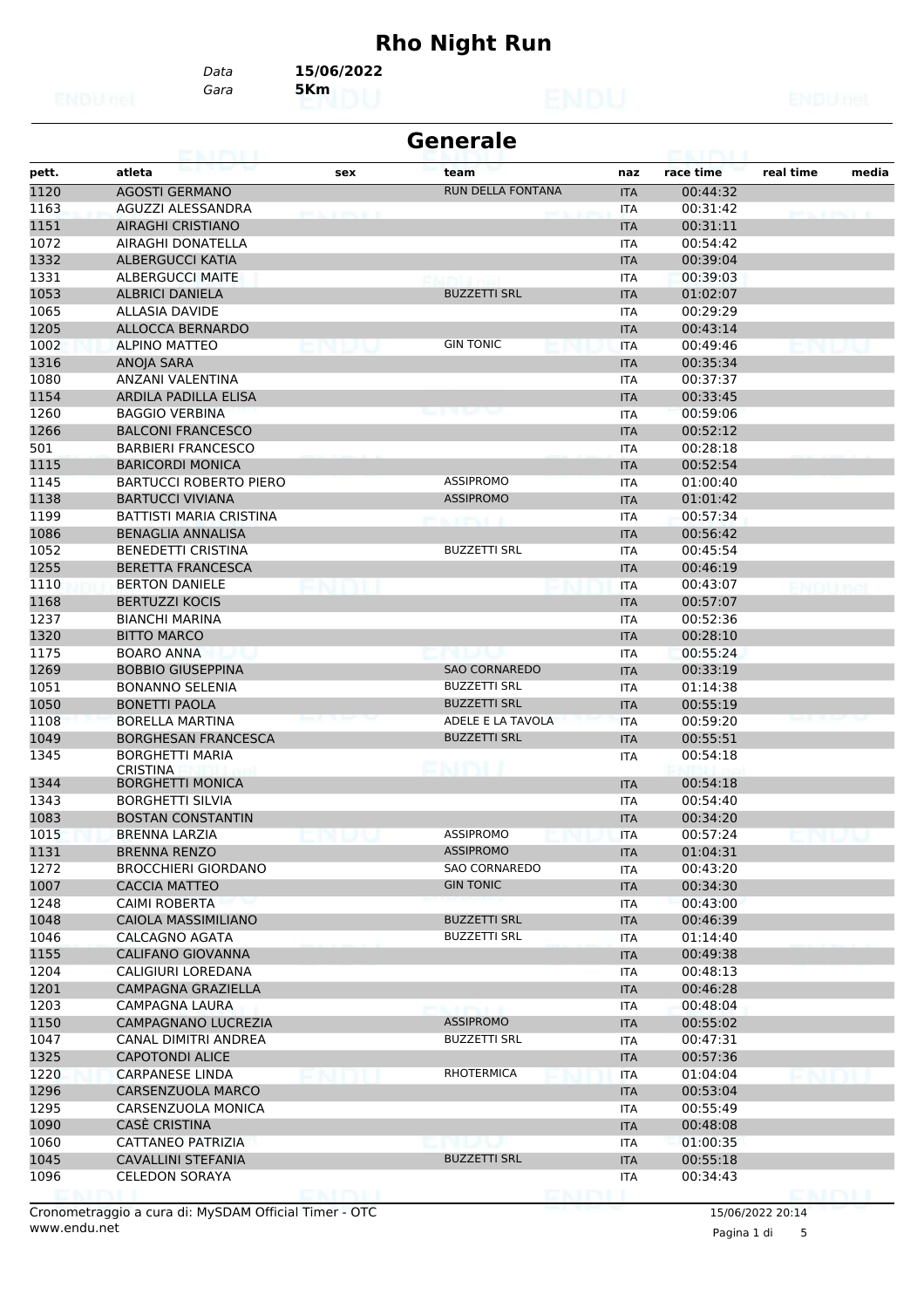| pett.        | atleta                                          | sex                     | team                                    | naz                      | race time            | real time | media |
|--------------|-------------------------------------------------|-------------------------|-----------------------------------------|--------------------------|----------------------|-----------|-------|
| 1074         | <b>CELESTE PELLEGRINO</b>                       |                         | <b>AFK</b>                              | <b>ITA</b>               | 00:57:35             |           |       |
| 1134         | <b>CHAMP MONIA</b>                              |                         |                                         | <b>ITA</b>               | 01:16:07             |           |       |
| 1116         | CHERUBINI ALESSANDRO                            |                         |                                         | <b>ITA</b>               | 00:34:26             |           |       |
| 1114         | <b>CHERUBINI FABIO</b>                          |                         |                                         | <b>ITA</b>               | 00:46:06             |           |       |
| 1009         | <b>CHIODI STEFANIA</b>                          |                         | <b>GIN TONIC</b>                        | <b>ITA</b>               | 01:22:28             |           |       |
| 1008         | CHIODI VALERIA                                  |                         | <b>GIN TONIC</b>                        | ITA                      | 01:22:15             |           |       |
| 1099         | <b>CIREDDU MICHELE</b>                          |                         |                                         | <b>ITA</b>               | 00:30:49             |           |       |
| 1247         | <b>CLAVENNA ALBERTO</b>                         |                         |                                         | <b>ITA</b>               | 00:47:30             |           |       |
| 1249         | <b>CLAVENNA EMMA SOFIA</b>                      |                         |                                         | <b>ITA</b>               | 00:40:21             |           |       |
| 1118         | <b>CLEMENTE STEFANO</b>                         |                         | <b>AFK</b>                              | <b>ITA</b>               | 00:34:13             |           |       |
| 1054         | COCCO ELENA                                     |                         |                                         | <b>ITA</b>               | 01:20:44             |           |       |
| 1301         | CODARI RITA                                     |                         |                                         | ITA                      | 01:01:46             |           |       |
| 1271         | <b>COLOBERTI PAOLA</b>                          |                         | <b>SAO CORNAREDO</b>                    | <b>ITA</b>               | 00:44:58             |           |       |
| 1124         | COLOMBARI GIOVANNA                              |                         | RUN DELLA FONTANA                       | <b>ITA</b>               | 01:04:29             |           |       |
| 595          | <b>COLOMBINI MARCO</b>                          |                         |                                         | <b>ITA</b>               | 00:23:38             |           |       |
| 1044         | <b>COLOMBO LUISA</b>                            |                         | <b>BUZZETTI SRL</b>                     | <b>ITA</b>               | 00:57:19             |           |       |
| 1055         | <b>COLOMBO MARCO</b>                            |                         |                                         | <b>ITA</b>               | 00:56:24             |           |       |
| 1299         | <b>COLOMBO PAOLA</b>                            |                         |                                         | ITA                      | 01:01:46             |           |       |
| 1209         | <b>COLUCCELLI GIUSEPPE</b>                      |                         | <b>SCHERMA</b>                          | <b>ITA</b>               | 01:03:53             |           |       |
| 1241         | <b>COMUZIO FABIO</b>                            |                         |                                         | <b>ITA</b>               | 00:52:40             |           |       |
| 1159         | <b>CONTESI GIANLUIGI</b>                        |                         |                                         | <b>ITA</b>               | 00:28:41             |           |       |
| 1207         | <b>CORREALE FLAVIA</b>                          |                         |                                         | <b>ITA</b>               | 01:14:37             |           |       |
| 1043         | <b>COSTA SARA</b>                               |                         | <b>BUZZETTI SRL</b><br><b>ASSIPROMO</b> | <b>ITA</b>               | 00:49:26             |           |       |
| 1141         | COSTANZA DANIELA                                |                         |                                         | ITA                      | 01:00:54             |           |       |
| 1257<br>1217 | <b>COTOIA ROBERTA</b>                           |                         |                                         | <b>ITA</b>               | 00:33:45             |           |       |
|              | <b>CRISCIENTI ANNA</b>                          |                         |                                         | ITA                      | 00:52:03             |           |       |
| 1288         | <b>CURTI SILVIA</b>                             |                         |                                         | <b>ITA</b>               | 00:45:49             |           |       |
| 1186<br>575  | D'ANGELO SALVATORE<br><b>DAGHINI GUIDO</b>      |                         |                                         | <b>ITA</b>               | 00:33:52<br>00:30:16 |           |       |
| 1212         | DALL'AGLIO LUANA                                |                         | <b>SCHERMA</b>                          | <b>ITA</b>               | 01:03:56             |           |       |
| 1042         | DE FILIPPO STEFANO                              |                         | <b>BUZZETTI SRL</b>                     | <b>ITA</b><br><b>ITA</b> | 00:30:22             |           |       |
| 1221         | <b>DEL FRATE MARCO</b>                          |                         |                                         | ITA                      | 00:28:04             |           |       |
| 1222         | DEL FRATE VALENTINA                             |                         |                                         | <b>ITA</b>               | 00:40:03             |           |       |
| 1016         | DELL'AVVOCATO ELENA                             |                         |                                         | <b>ITA</b>               | 01:03:46             |           |       |
|              | KATIA                                           |                         |                                         |                          |                      |           |       |
| 1111         | <b>DELLA TORRE NICOLE</b>                       |                         |                                         | <b>ITA</b>               | 00:43:07             |           |       |
| 1094         | DENTI HEIDI ILARIA                              |                         |                                         | <b>ITA</b>               | 00:55:37             |           |       |
| 1128         | DI LASIO CONSUELO                               |                         |                                         | <b>ITA</b>               | 00:55:08             |           |       |
| 1278         | DITO ANTONIO                                    |                         |                                         | <b>ITA</b>               | 01:00:13             |           |       |
| 1117         | <b>DONATO ALBERTO</b>                           |                         |                                         | <b>ITA</b>               | 00:26:48             |           |       |
| 1040         | <b>DONI PATRIZIA</b>                            |                         | <b>BUZZETTI SRL</b>                     | ITA                      | 00:48:03             |           |       |
| 1123         | DORMIA STEFANIA                                 |                         | RUN DELLA FONTANA                       | <b>ITA</b>               | 01:02:59             |           |       |
| 1081         | EPIFANI VALENTINA                               |                         | LIONS CLUB RHO HOST                     | <b>ITA</b>               | 00:57:55             |           |       |
| 1100         | <b>ERYILMAZ YELIZ</b>                           |                         |                                         | <b>TUR</b>               | 00:48:17             |           |       |
| 1121         | <b>ESPOSTI FRANCO</b>                           |                         | RUN DELLA FONTANA                       | <b>ITA</b>               | 00:58:54             |           |       |
| 1167         | <b>FACCHINI ROBERTA</b>                         |                         |                                         | <b>ITA</b>               | 00:57:08             |           |       |
| 1039         | <b>FARISANO MIMMA</b>                           |                         | <b>BUZZETTI SRL</b>                     | ITA                      | 00:48:08             |           |       |
| 1317         | <b>FERRARI STEFANO</b>                          |                         |                                         | <b>ITA</b>               | 00:36:37             |           |       |
| 1136         | <b>FERRARIO DARIO</b><br><b>FERRARIO MIRIAM</b> |                         | <b>FAM FER</b>                          | ITA                      | 00:30:46             |           |       |
| 1133<br>1011 | FERRARO CAROLINA                                |                         | <b>GIN TONIC</b>                        | <b>ITA</b>               | 00:28:33<br>01:23:58 |           |       |
|              | <b>FERRO NICOLETTA</b>                          |                         | <b>BUZZETTI SRL</b>                     | <b>ITA</b>               |                      |           |       |
| 1038<br>1149 | FILARDI FABIANA                                 |                         | <b>ASSIPROMO</b>                        | <b>ITA</b>               | 00:49:12<br>00:55:07 |           |       |
| 1206         | <b>FIORI MARIOLINA</b>                          |                         |                                         | ITA<br><b>ITA</b>        | 00:48:14             |           |       |
| 1160         | <b>FRANCESCHETTO GIULIA</b>                     |                         |                                         | <b>ITA</b>               | 00:41:02             |           |       |
| 1318         | FRANGUELLI ALESSANDRO                           |                         |                                         | <b>ITA</b>               | 00:41:26             |           |       |
| 1187         | <b>FREULI DANIELE</b>                           |                         | <b>MALA</b>                             | ITA                      | 00:22:23             |           |       |
| 1198         | <b>FRUSTACI NICOLA</b>                          |                         | <b>FERCAM</b>                           | <b>ITA</b>               | 00:55:36             |           |       |
| 1003         | <b>FUSI MANUELA</b>                             | <b>COMPOSITION</b><br>w | <b>GIN TONIC</b>                        | <b>ITA</b>               | 01:13:04             |           |       |
| 1152         | <b>GALATI ALESSANDRA</b>                        |                         |                                         | <b>ITA</b>               | 00:52:58             |           |       |
| 1243         | <b>GALIMBERTI NADIA</b>                         |                         |                                         | ITA                      | 00:52:37             |           |       |
| 1303         | <b>GALLAZZI FRANCO</b>                          |                         |                                         | <b>ITA</b>               | 01:01:47             |           |       |
| 1130         | <b>GALLELLA GIOVANNA</b>                        |                         | <b>ASSIPROMO</b>                        | <b>ITA</b>               | 01:00:10             |           |       |
| 1148         | <b>GALLO MELISSA</b>                            |                         | <b>ASSIPROMO</b>                        | <b>ITA</b>               | 00:55:05             |           |       |
| 1098         | <b>GANGEMI CARMELO</b>                          |                         |                                         | <b>ITA</b>               | 00:41:40             |           |       |
|              |                                                 |                         |                                         |                          |                      |           |       |

www.endu.net Cronometraggio a cura di: MySDAM Official Timer - OTC 15/06/2022 20:14

Pagina 2 di 5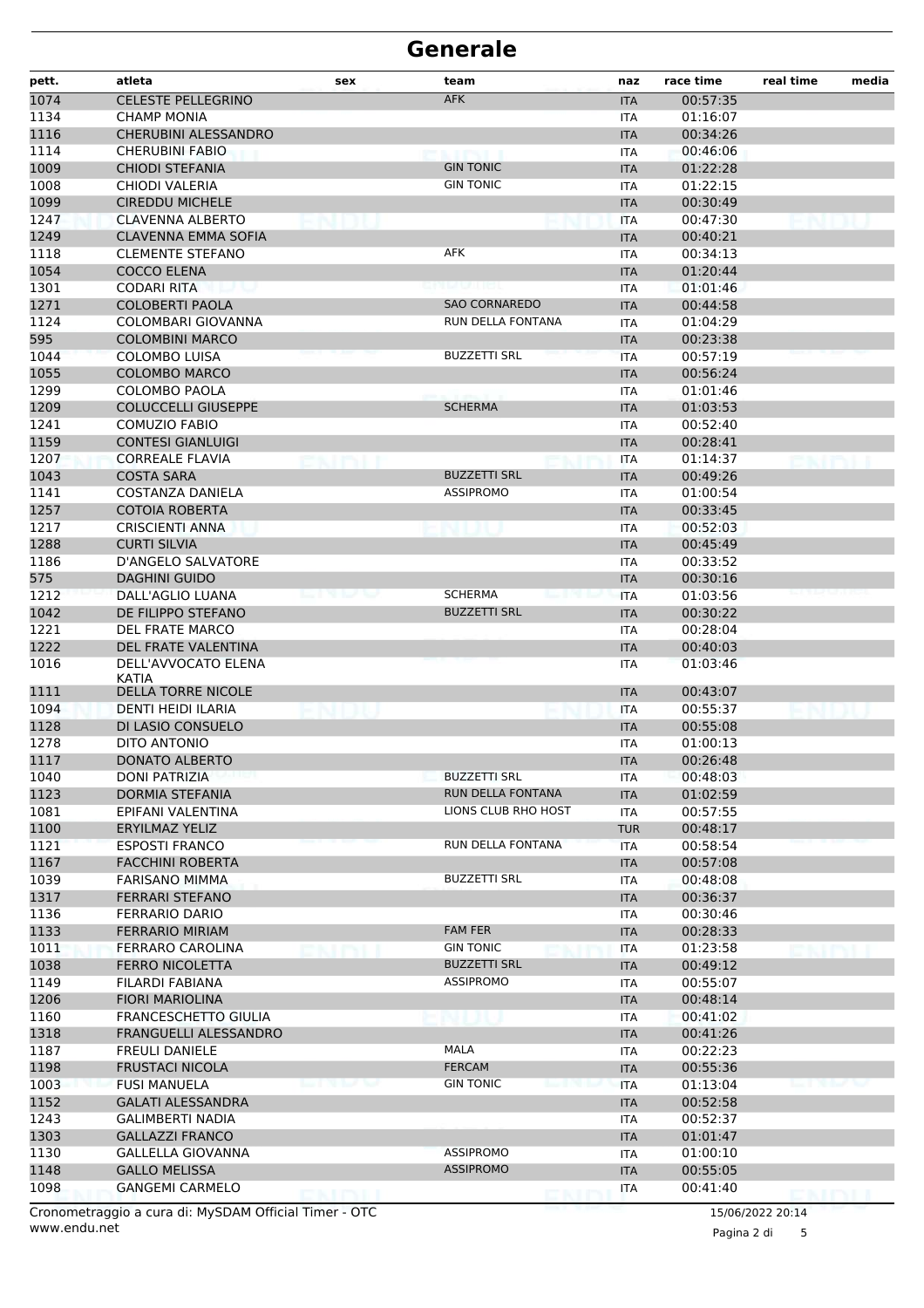| pett. | atleta                     | sex       | team                 | naz        | race time | real time | media |
|-------|----------------------------|-----------|----------------------|------------|-----------|-----------|-------|
| 1102  | <b>GARATTINI ALESSIO</b>   |           | ADELE E LA TAVOLA    | <b>ITA</b> | 00:54:20  |           |       |
| 1084  | <b>GARIBOLDI FABIO</b>     |           |                      | <b>ITA</b> | 00:56:46  |           |       |
| 1193  | <b>GASPARI MILANA</b>      |           | <b>FERCAM</b>        | <b>ITA</b> | 01:07:38  |           |       |
| 1161  | <b>GATTI MASSIMO</b>       |           |                      | <b>ITA</b> | 00:34:51  |           |       |
| 1147  | <b>GENTILE CATERINA</b>    |           | <b>ASSIPROMO</b>     | <b>ITA</b> | 00:55:07  |           |       |
| 1306  | <b>GENTILE GERARDO</b>     |           |                      | <b>ITA</b> | 00:39:07  |           |       |
| 1302  | <b>GIRI ALESSANDRA</b>     |           |                      | <b>ITA</b> | 01:01:45  |           |       |
| 1335  | <b>GIUDICI ELENA</b>       |           |                      | <b>ITA</b> | 00:57:53  |           |       |
| 1250  | <b>GRANDI SILVIA</b>       |           |                      | <b>ITA</b> | 00:58:38  |           |       |
| 1251  | <b>GRANDI VERA</b>         |           |                      | ITA        | 00:58:37  |           |       |
| 1196  | <b>GRASSI ELENA</b>        |           | <b>FERCAM</b>        | <b>ITA</b> | 00:54:49  |           |       |
| 1180  | <b>GRASSI PATRIZIA</b>     |           |                      | <b>ITA</b> | 00:46:18  |           |       |
| 1314  | <b>GRAZIOLI CARLO</b>      |           |                      | <b>ITA</b> | 01:01:04  |           |       |
| 1312  | <b>GRAZIOLI MARTA</b>      |           |                      | <b>ITA</b> | 00:57:48  |           |       |
| 1311  | <b>GRAZIOLI VERONICA</b>   |           |                      | <b>ITA</b> | 00:57:27  |           |       |
| 1137  | <b>GRETO ELISA</b>         |           |                      | <b>ITA</b> | 01:16:10  |           |       |
| 1181  | <b>GRILLO EMANUELA</b>     |           |                      | <b>ITA</b> | 01:03:30  |           |       |
| 1324  | <b>GRILLO NOEMI</b>        |           |                      | <b>ITA</b> | 00:57:36  |           |       |
| 1284  | <b>GUIDA CRISTINA</b>      |           |                      | <b>ITA</b> | 00:57:09  |           |       |
| 1268  | <b>GUSSONI LAETITIA</b>    |           |                      | <b>ITA</b> | 00:44:43  |           |       |
| 1293  | LA RAGIONE FEDERICO        |           |                      | <b>ITA</b> | 00:45:04  |           |       |
| 1292  | LA RAGIONE ROBERTO         |           |                      | <b>ITA</b> | 00:57:27  |           |       |
| 1135  | LA SPINA GAETANO           |           | PODISTI SAN PAOLO    | <b>ITA</b> | 00:32:12  |           |       |
| 1157  | <b>LACATUS CLAUDIU</b>     |           |                      | <b>ROU</b> | 00:47:34  |           |       |
| 1036  | LAROCCA FRANCESCO          |           | <b>BUZZETTI SRL</b>  | <b>ITA</b> | 00:48:04  |           |       |
| 1327  | LATINO SARA                |           |                      | <b>ITA</b> | 00:45:44  |           |       |
| 1276  | <b>LEONI PIETRO</b>        |           | <b>SAO CORNAREDO</b> | <b>ITA</b> | 00:28:35  |           |       |
| 1176  | LERI MARCO                 |           |                      | <b>ITA</b> | 00:32:48  |           |       |
| 1226  | LICATA ANTONELLA           |           |                      | <b>ITA</b> | 00:59:10  |           |       |
| 1076  | <b>LODORICI ELENA</b>      | en was be |                      | <b>ITA</b> | 00:48:34  |           |       |
| 1197  | <b>LOMI KATIA</b>          |           | <b>FERCAM</b>        | <b>ITA</b> | 00:55:40  |           |       |
| 1277  | LORUSSO ALESSANDRA         |           |                      | <b>ITA</b> | 00:36:49  |           |       |
| 1001  | <b>LOTRIONTE PIETRO</b>    |           |                      | <b>ITA</b> | 00:23:54  |           |       |
| 1202  | LUCCHELLI RITA             |           |                      | <b>ITA</b> | 00:46:28  |           |       |
| 1035  | <b>MAGGIOLINI EMANUELA</b> |           | <b>BUZZETTI SRL</b>  | <b>ITA</b> | 00:55:20  |           |       |
| 1262  | <b>MAIRANI FABIO</b>       |           |                      | <b>ITA</b> | 00:38:09  |           |       |
| 1261  | <b>MAIRANI MATTIA</b>      |           |                      | <b>ITA</b> | 00:37:59  |           |       |
| 1089  | <b>MALASPINA DANILO</b>    |           | <b>MALA</b>          | ITA        | 00:22:35  |           |       |
| 1265  | <b>MALDINI GABRIELE</b>    |           |                      | <b>ITA</b> | 00:31:20  |           |       |
| 1227  | <b>MANCUSO SALVATORE</b>   |           |                      | ITA        | 00:57:08  |           |       |
| 1218  | <b>MANFREDINI TIZIANO</b>  |           |                      | <b>ITA</b> | 00:51:59  |           |       |
| 1034  | <b>MAPELLI MARCO</b>       |           | <b>BUZZETTI SRL</b>  | <b>ITA</b> | 00:31:01  |           |       |
| 1166  | <b>MARANO FILIPPO</b>      |           |                      | <b>ITA</b> | 00:57:14  |           |       |
| 1069  | <b>MARMIROLI LUCIANA</b>   |           |                      | <b>ITA</b> | 01:02:53  |           |       |
| 1119  | MARTELENGO DANIELA         |           | RUN DELLA FONTANA    | <b>ITA</b> | 01:03:00  |           |       |
| 1246  | <b>MARTINO ANTONELLA</b>   |           |                      | <b>ITA</b> | 01:20:44  |           |       |
| 1231  | <b>MASIERO MARISONIA</b>   |           |                      | <b>ITA</b> | 00:55:10  |           |       |
| 1326  | <b>MEANI CLAUDIA</b>       |           |                      | <b>ITA</b> | 00:45:59  |           |       |
| 1244  | <b>MENECON SIMONE</b>      |           |                      | <b>ITA</b> | 00:52:28  |           |       |
| 1275  | MESSERE VALENTINA          |           |                      | <b>ITA</b> | 00:55:00  |           |       |
| 1191  | <b>MIGLIANO CLAUDIO</b>    |           | <b>FERCAM</b>        | <b>ITA</b> | 00:55:36  |           |       |
| 1304  | MIGLIORE GIULIA            |           |                      | <b>ITA</b> | 00:59:07  |           |       |
| 1173  | MILICI ALESSANDRA          |           |                      | <b>ITA</b> | 00:52:36  |           |       |
| 1033  | <b>MINELLI MATTEO</b>      |           | <b>BUZZETTI SRL</b>  | <b>ITA</b> | 00:30:29  |           |       |
| 1347  | MINOGGIO VERONICA          |           |                      | <b>ITA</b> | 00:54:39  |           |       |
| 1238  | MINUTILLI RAFFAELLA        |           |                      | <b>ITA</b> | 00:52:35  |           |       |
| 1062  | MODENESE ROSANNA           |           |                      | <b>ITA</b> | 01:00:41  |           |       |
| 1333  | MOHAMED ABUKAR MARIAN      |           |                      | <b>ITA</b> | 00:40:43  |           |       |
| 1280  | <b>MOIOLI DIEGO</b>        |           |                      | <b>ITA</b> | 00:31:32  |           |       |
| 1339  | <b>MONFORTI GIULIA</b>     |           |                      | <b>ITA</b> | 00:54:40  |           |       |
| 1013  | <b>MONTI ALEX</b>          |           | <b>ASSIPROMO</b>     | <b>ITA</b> | 00:43:38  |           |       |
| 1014  | <b>MONTI LUCA</b>          |           | <b>ASSIPROMO</b>     | <b>ITA</b> | 00:57:24  |           |       |
| 1109  | <b>MONTIGLIO ELENA</b>     |           | ADELE E LA TAVOLA    | <b>ITA</b> | 00:54:22  |           |       |
| 1057  | MORO ALBERTO               |           | <b>WISKY GROUP</b>   | ITA        | 01:12:46  |           |       |
|       |                            | e nimi    |                      |            |           | DMM I     |       |

Pagina 3 di 5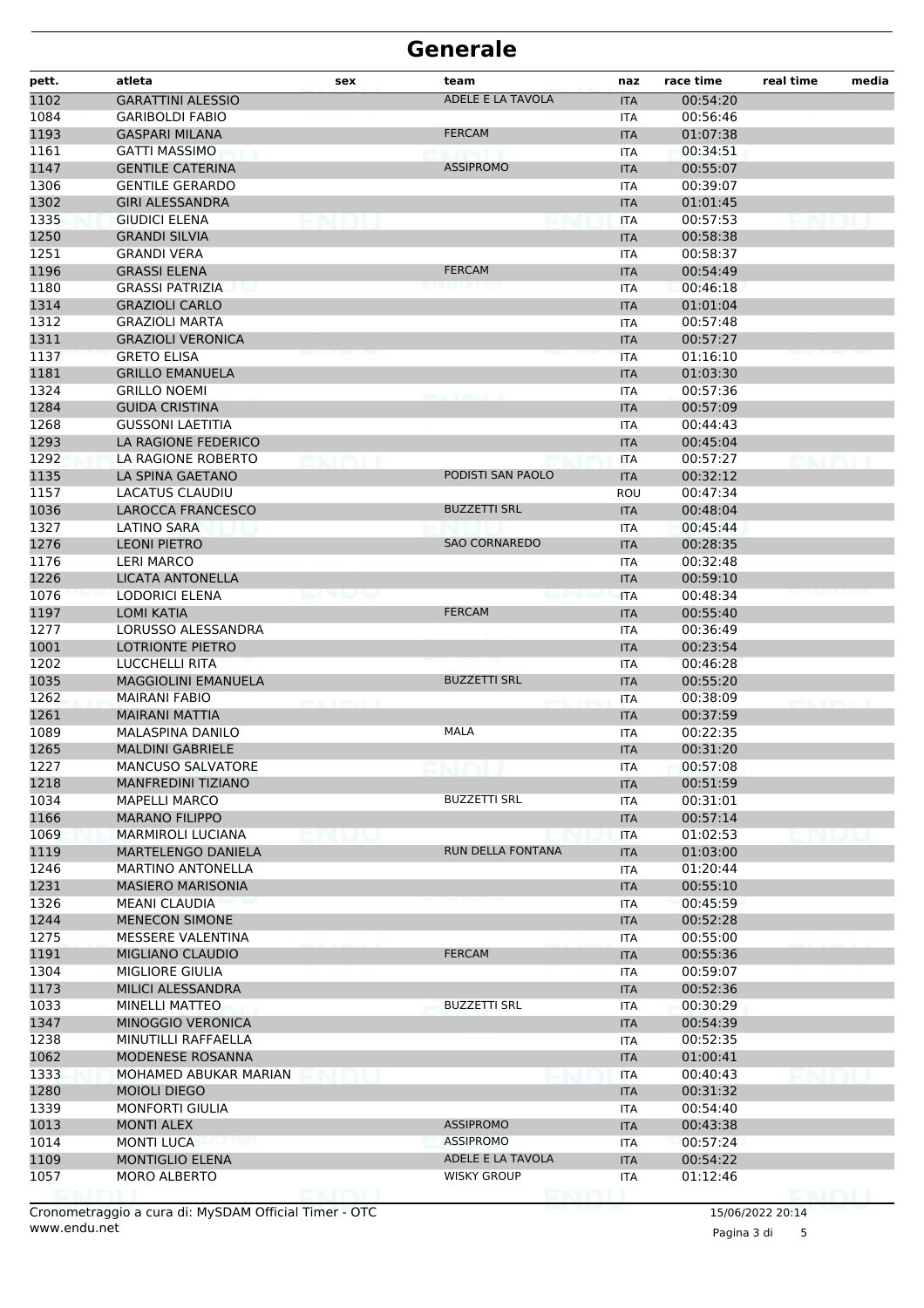| pett.        | atleta                                              | sex            | team                     | naz                      | race time            | real time       | media |
|--------------|-----------------------------------------------------|----------------|--------------------------|--------------------------|----------------------|-----------------|-------|
| 1190         | MOSCATIELLO ANDREA                                  |                |                          | <b>ITA</b>               | 00:21:40             |                 |       |
| 1195         | <b>MURRONE BARBARA</b>                              |                | <b>FERCAM</b>            | <b>ITA</b>               | 00:54:52             |                 |       |
| 1267         | <b>MUSAZZI ALEX</b>                                 |                |                          | <b>ITA</b>               | 00:52:09             |                 |       |
| 1004         | <b>MUSTO KETTI</b>                                  |                | <b>GIN TONIC</b>         | <b>ITA</b>               | 01:13:03             |                 |       |
| 1158         | <b>NARDIN MARCO</b>                                 |                | TEAM U2.5                | <b>ITA</b>               | 00:19:57             |                 |       |
| 1101         | <b>NEGRINI ANDREA</b>                               |                |                          | ITA                      | 00:27:49             |                 |       |
| 1063         | NEGRINI ORNELLA MARIA                               |                |                          | <b>ITA</b>               | 01:00:35             |                 |       |
| 1067         | NICOTRA GIOVANNI                                    |                | AFK                      | <b>ITA</b>               | 00:30:00             |                 |       |
| 1005         | <b>NIGESTI NIKY</b>                                 |                | <b>GIN TONIC</b>         | <b>ITA</b>               | 01:13:03             |                 |       |
| 1309<br>1032 | <b>NOBILE ILENIA</b><br><b>OMODEO ZORINI SIMONA</b> |                | <b>BUZZETTI SRL</b>      | <b>ITA</b><br><b>ITA</b> | 00:30:07<br>00:48:02 |                 |       |
| 1235         | PAGANI FABIO                                        |                |                          | ITA                      | 01:12:42             |                 |       |
| 1334         | PAGANI FRANCESCA                                    |                |                          | <b>ITA</b>               | 00:40:40             |                 |       |
| 1058         | PALEARI PAOLA                                       |                |                          | <b>ITA</b>               | 00:52:57             |                 |       |
| 1012         | PAOLINO DANIELE                                     |                | <b>GIN TONIC</b>         | <b>ITA</b>               | 01:22:25             |                 |       |
| 1006         | PAPAGNO GIADA                                       |                | <b>GIN TONIC</b>         | <b>ITA</b>               | 01:23:57             |                 |       |
| 1315         | PAPASODARO SARA                                     |                |                          | <b>ITA</b>               | 00:33:24             |                 |       |
| 1174         | PAPPINI EDOARDO                                     |                |                          | ITA                      | 00:43:23             |                 |       |
| 1200         | PAPPINI SABRINA                                     |                |                          | <b>ITA</b>               | 00:57:33             |                 |       |
| 1210         | PARINI ALDO                                         |                | <b>SCHERMA</b>           | <b>ITA</b>               | 00:51:39             |                 |       |
| 1252         | PATTI KATIA                                         |                |                          | <b>ITA</b>               | 00:58:38             |                 |       |
| 1291         | PAVANI FRANCESCA                                    |                |                          | <b>ITA</b>               | 01:03:30             |                 |       |
| 1234         | PAVEL ANGELA                                        |                |                          | <b>ITA</b>               | 00:49:42             |                 |       |
| 1031         | PEDRETTI MICHELE                                    |                | <b>BUZZETTI SRL</b>      | ITA                      | 00:45:55             |                 |       |
| 1030         | PELACHIN RAFFAELLA                                  |                | <b>BUZZETTI SRL</b>      | <b>ITA</b>               | 01:05:24             |                 |       |
| 1348         | PELIZZONI LAURA                                     |                |                          | <b>ITA</b>               | 01:23:29             |                 |       |
| 1256         | PERIN ALESSANDRA                                    |                |                          | <b>ITA</b>               | 00:46:15             |                 |       |
| 1097         | PESCARINO MAURO                                     |                |                          | <b>ITA</b>               | 00:34:41             |                 |       |
| 1029         | PESSINA ANNALISA                                    |                | <b>BUZZETTI SRL</b>      | <b>ITA</b>               | 00:48:19             |                 |       |
| 1263         | PETRUCCI NOEMI                                      | e a se este    |                          | ITA                      | 00:30:48             |                 |       |
| 1274         | PETTORALE 1274                                      |                |                          | <b>ITA</b>               | 00:55:00             |                 |       |
| 9            | PETTORALE 9                                         |                |                          | <b>ITA</b>               | 00:45:41             |                 |       |
| 1087         | PEZZETTA ANNA                                       |                |                          | <b>ITA</b>               | 01:02:02             |                 |       |
| 1085         | PIAZZA ELEONORA                                     |                | <b>RHOTERMICA</b>        | <b>ITA</b>               | 00:56:40<br>01:04:12 |                 |       |
| 1219<br>1073 | PINNA MANUELA<br>PIRAINO MARIATERESA                |                | AFK                      | <b>ITA</b>               | 00:55:17             |                 |       |
| 1162         | PIZZINI AUGUSTO                                     | <b>EXTRACT</b> |                          | ITA<br><b>ITA</b>        | 00:42:23             |                 |       |
| 1079         | PORRO ALESSIO                                       |                |                          | <b>ITA</b>               | 00:30:49             |                 |       |
| 1189         | POZZI DILETTA                                       |                |                          | <b>ITA</b>               | 00:34:38             |                 |       |
| 1106         | POZZI ROBERTA                                       |                | ADELE E LA TAVOLA        | <b>ITA</b>               | 00:54:21             |                 |       |
| 1184         | POZZOLI CHIARA                                      |                | <b>RUN DELLA FONTANA</b> | <b>ITA</b>               | 00:57:44             |                 |       |
| 1253         | PRAVETTONI ALICE                                    |                |                          | <b>ITA</b>               | 00:46:18             |                 |       |
| 1068         | PREYATO DANIELA                                     |                |                          | <b>ITA</b>               | 01:03:07             |                 |       |
| 1144         | PROTANO ANTONIO IVAN                                |                | <b>ASSIPROMO</b>         | <b>ITA</b>               | 00:36:13             |                 |       |
| 1182         | PUGLISI ANGELA AUGUSTA                              |                |                          | <b>ITA</b>               | 00:31:20             |                 |       |
| 1027         | RADICE CRISTINA                                     |                | <b>BUZZETTI SRL</b>      | ITA                      | 00:55:50             |                 |       |
| 1336         | <b>RANIERI NICOLA</b>                               |                |                          | <b>ITA</b>               | 00:57:53             |                 |       |
| 1122         | RATAZZI NICOLETTA                                   |                | RUN DELLA FONTANA        | <b>ITA</b>               | 00:58:52             |                 |       |
| 1245         | RE SARTO LOREDANA                                   |                |                          | <b>ITA</b>               | 00:52:42             |                 |       |
| 1059         | REMARTINI GIOVANNA                                  |                |                          | ITA                      | 00:52:55             |                 |       |
| 1025         | <b>RENZI GIULIO</b>                                 |                | <b>BUZZETTI SRL</b>      | <b>ITA</b>               | 00:42:36             |                 |       |
| 1142         | <b>RESTELLI DAVIDE</b>                              |                | ASSIPROMO                | ITA                      | 01:00:46             |                 |       |
| 1129         | <b>RESTELLI GIANCARLO</b>                           |                | <b>ASSIPROMO</b>         | <b>ITA</b>               | 01:00:09             |                 |       |
| 579          | ROCCO NATASCIA                                      |                | <b>L. T. PTS E. Jr.</b>  | ITA                      | 00:42:16             |                 |       |
| 1216         | ROLLERI CLAUDIA                                     |                |                          | <b>ITA</b>               | 00:52:02             |                 |       |
| 1214         | RONDENA ANGELO                                      |                | <b>GRUPPO PODISTICO</b>  | ITA                      | 00:49:40             |                 |       |
| 1213         | ROSALES RAMOS GLADIS                                |                | <b>GRUPPO PODISTICO</b>  | <b>ITA</b>               | 00:49:38             |                 |       |
| 1329         | RUSSO VALERIA<br>SABBADIN FRANCESCA                 |                |                          | ITA                      | 01:00:15<br>00:55:49 |                 |       |
| 1305<br>1010 | SALA ANDREA                                         |                | <b>GIN TONIC</b>         | <b>ITA</b><br><b>ITA</b> | 00:38:50             |                 |       |
| 1254         | <b>SALA ELEONORA</b>                                |                |                          | <b>ITA</b>               | 00:34:00             |                 |       |
| 1026         | SANTACROCE MARCO                                    |                | <b>BUZZETTI SRL</b>      | ITA                      | 00:30:29             |                 |       |
| 1132         | SANTIN ELENA STEFANIA                               |                | <b>ASSIPROMO</b>         | <b>ITA</b>               | 01:04:31             |                 |       |
| 1322         | SANTOMAURO MARCO                                    |                |                          | ITA                      | 00:32:51             |                 |       |
|              |                                                     |                |                          |                          |                      | <b>ENGERVER</b> |       |

www.endu.net Cronometraggio a cura di: MySDAM Official Timer - OTC 15/06/2022 20:14

Pagina 4 di 5